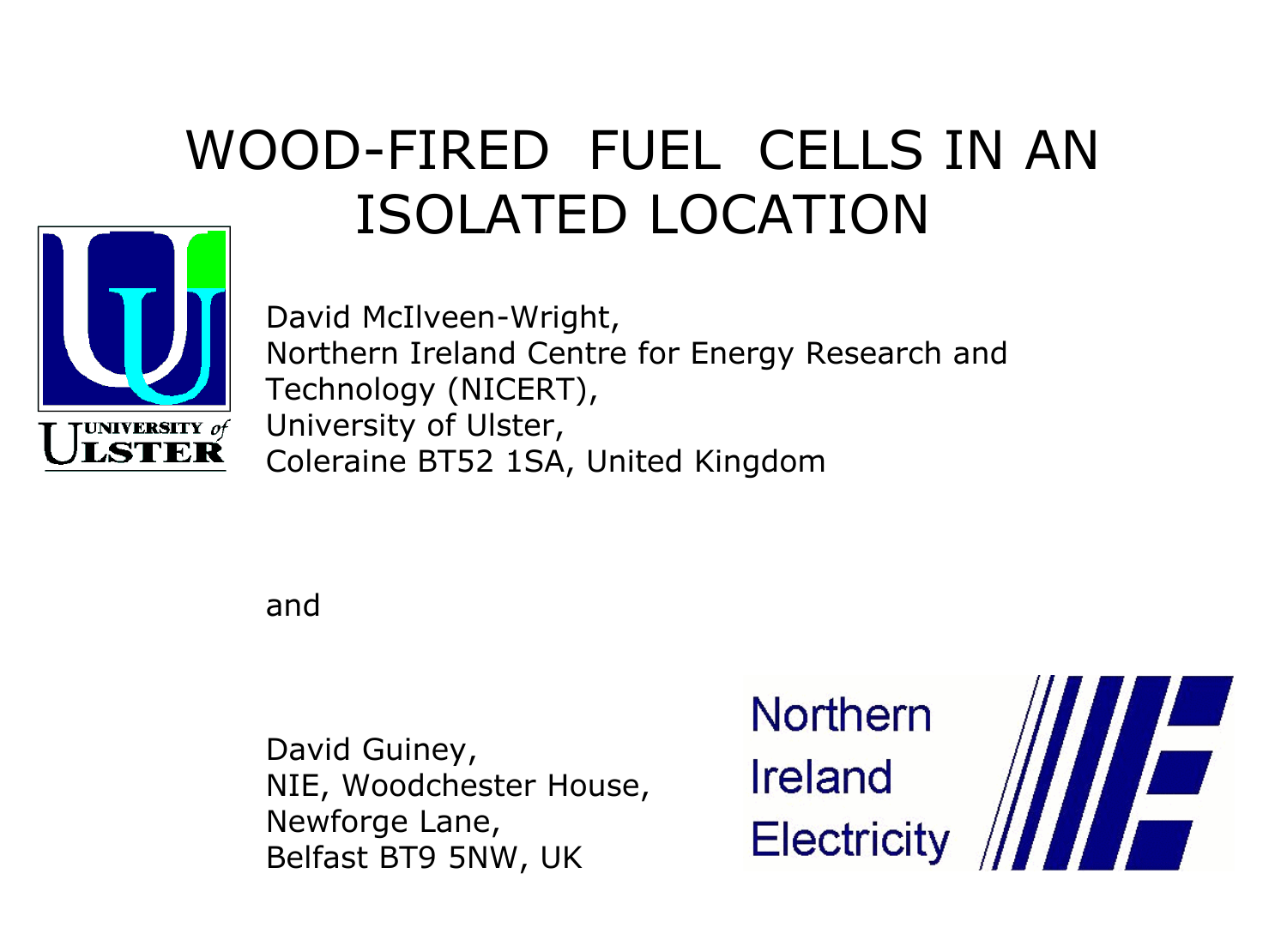# David McIlveen-Wright Contact details:

NICERT, University of Ulster, Cromore Road, Coleraine BT52 1SA N. Ireland, UK

Tel.: 00 44 (0)28 7032 4477 / 70358758 Fax: 00 44 (0)28 7032 4900 Email: dr.mcilveen-wright@[ulster.ac.uk](mcilveen-wright@ulster.ac.uk) ([david@nicert.org\)](david@nicert.org) or <david@mcilveen-wright.com> URL: www.nicert.org

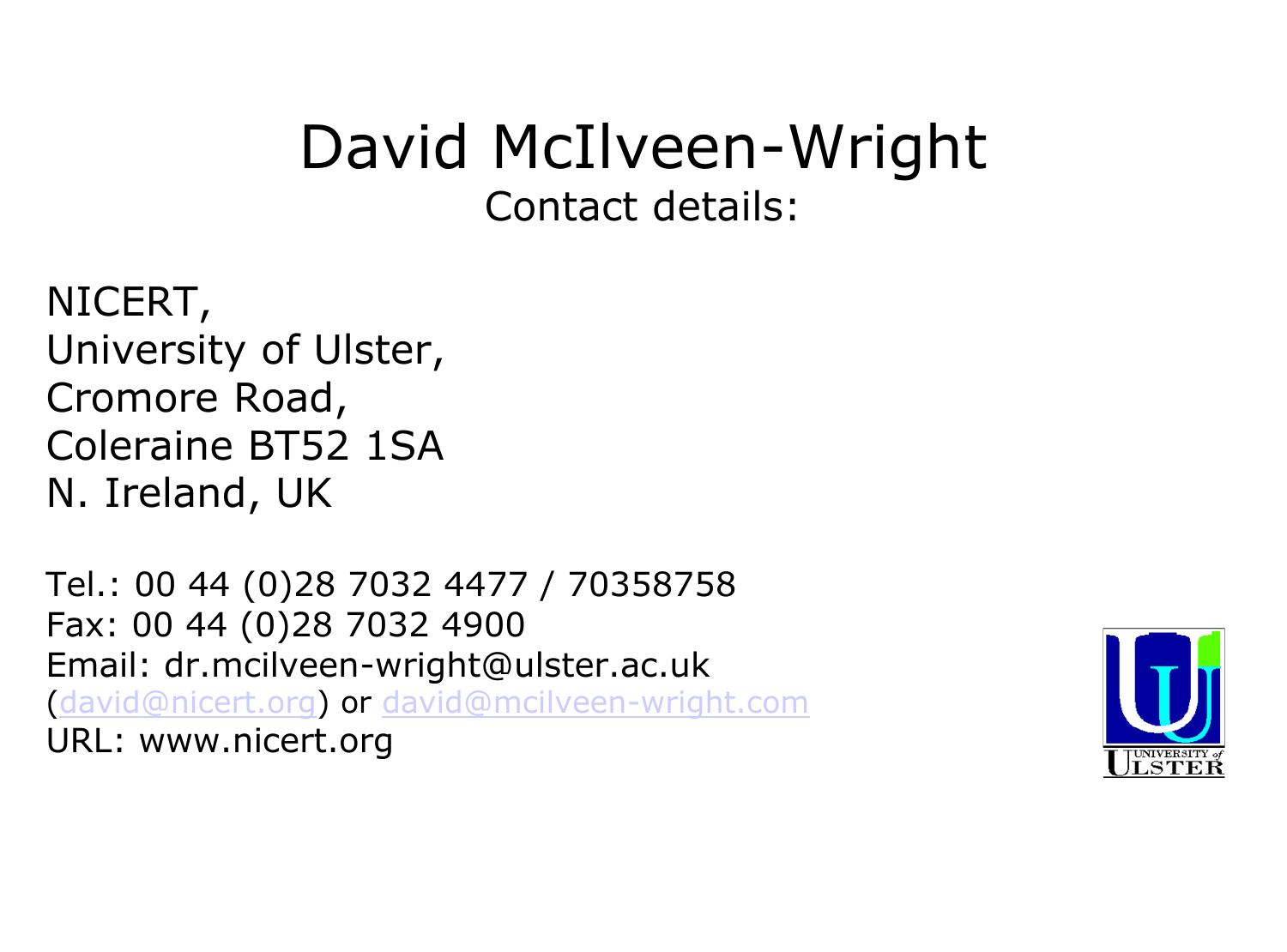### **Biomass**

Biomass is one of the renewable energy sources which is: not intermittent, not location-dependent or very difficult to store.

If grown sustainably,

biomass can be considered CO2 neutral.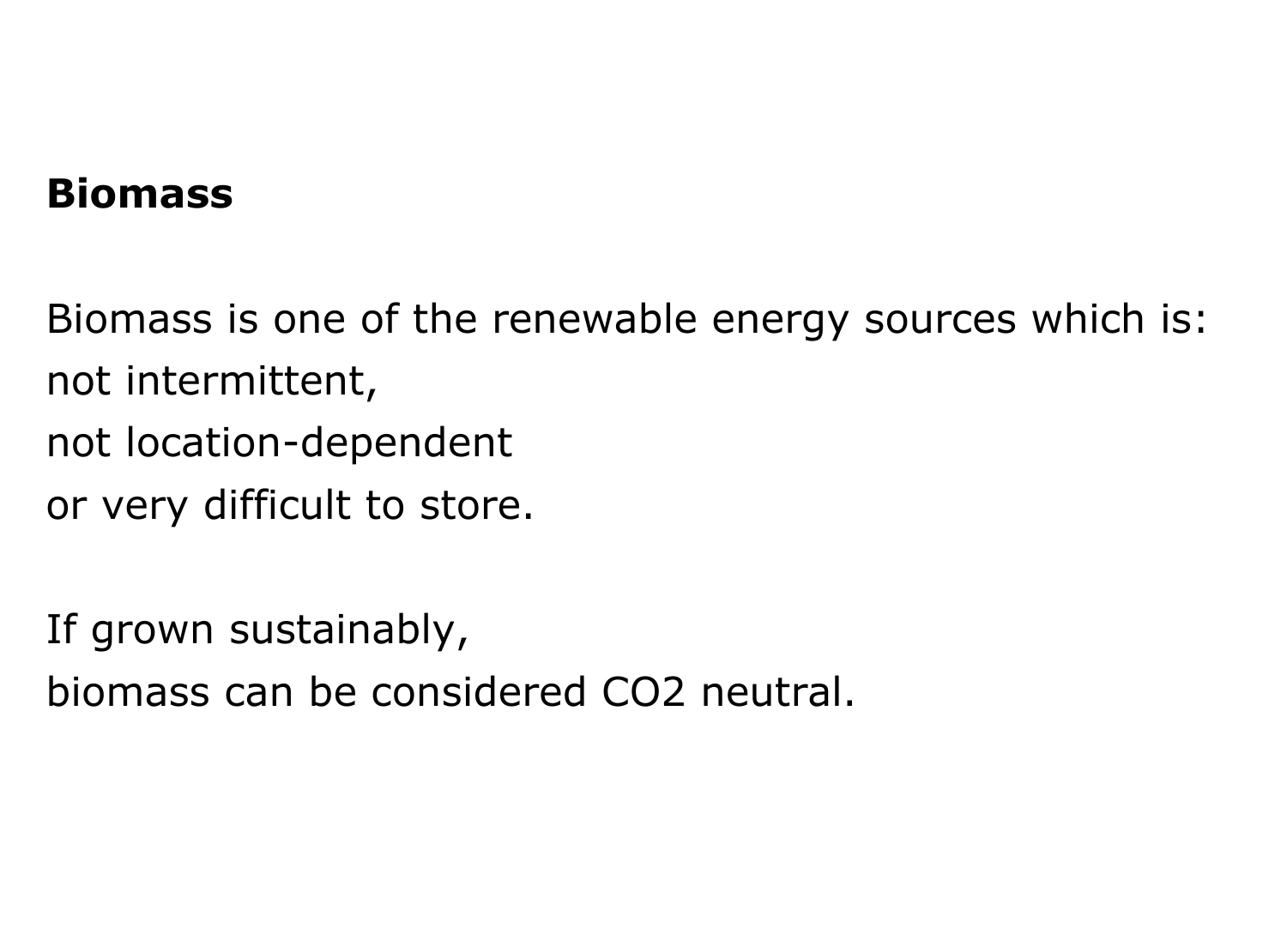### **Fuel Cells**

Can generate electricity very efficiently …

Even at small scale …

Can we find a way to combine the advantages of both biomass and fuel cells?

We propose: Integrating a biomass gasifier with a fuel cell.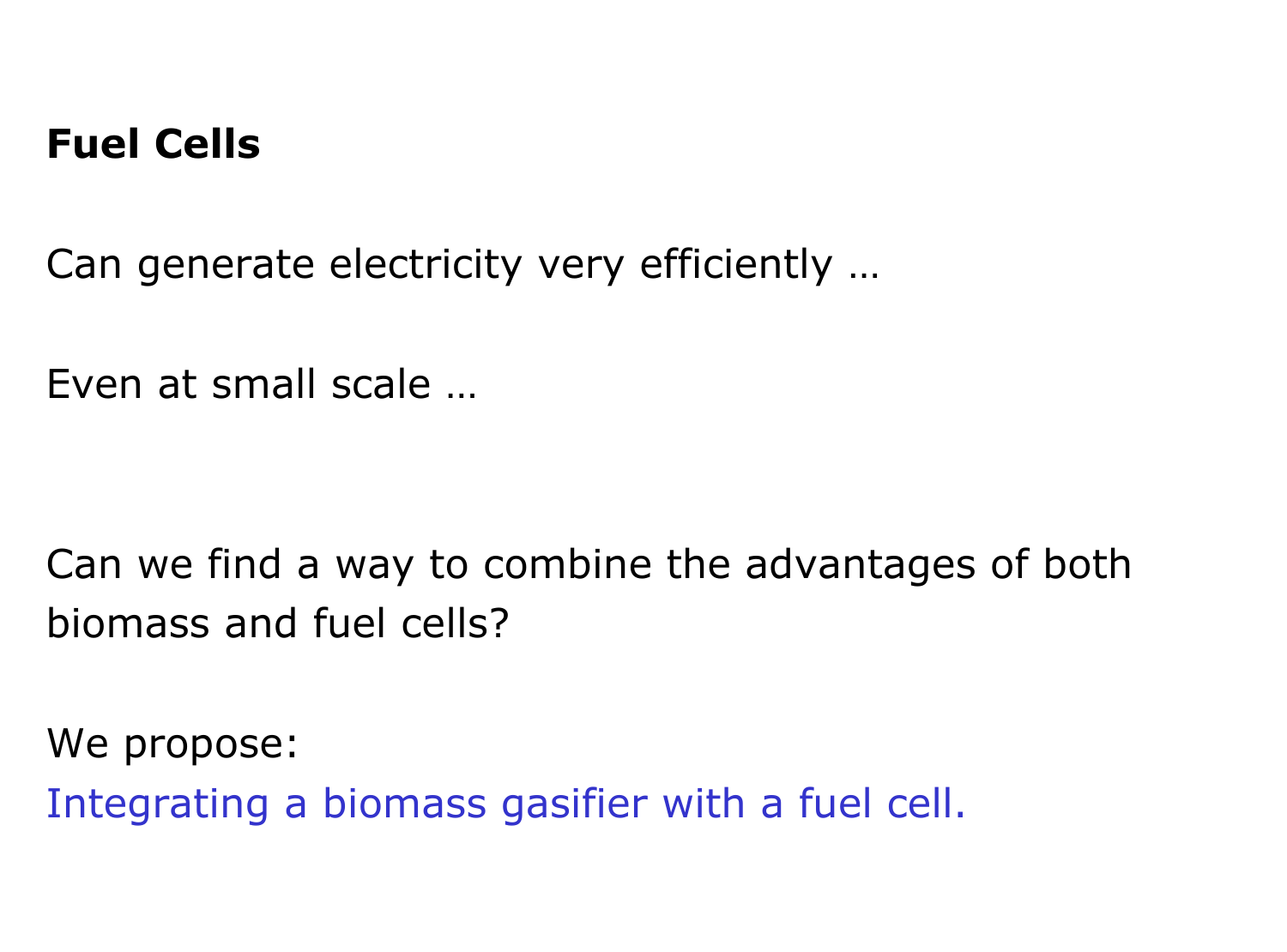### **Fuel Cells**

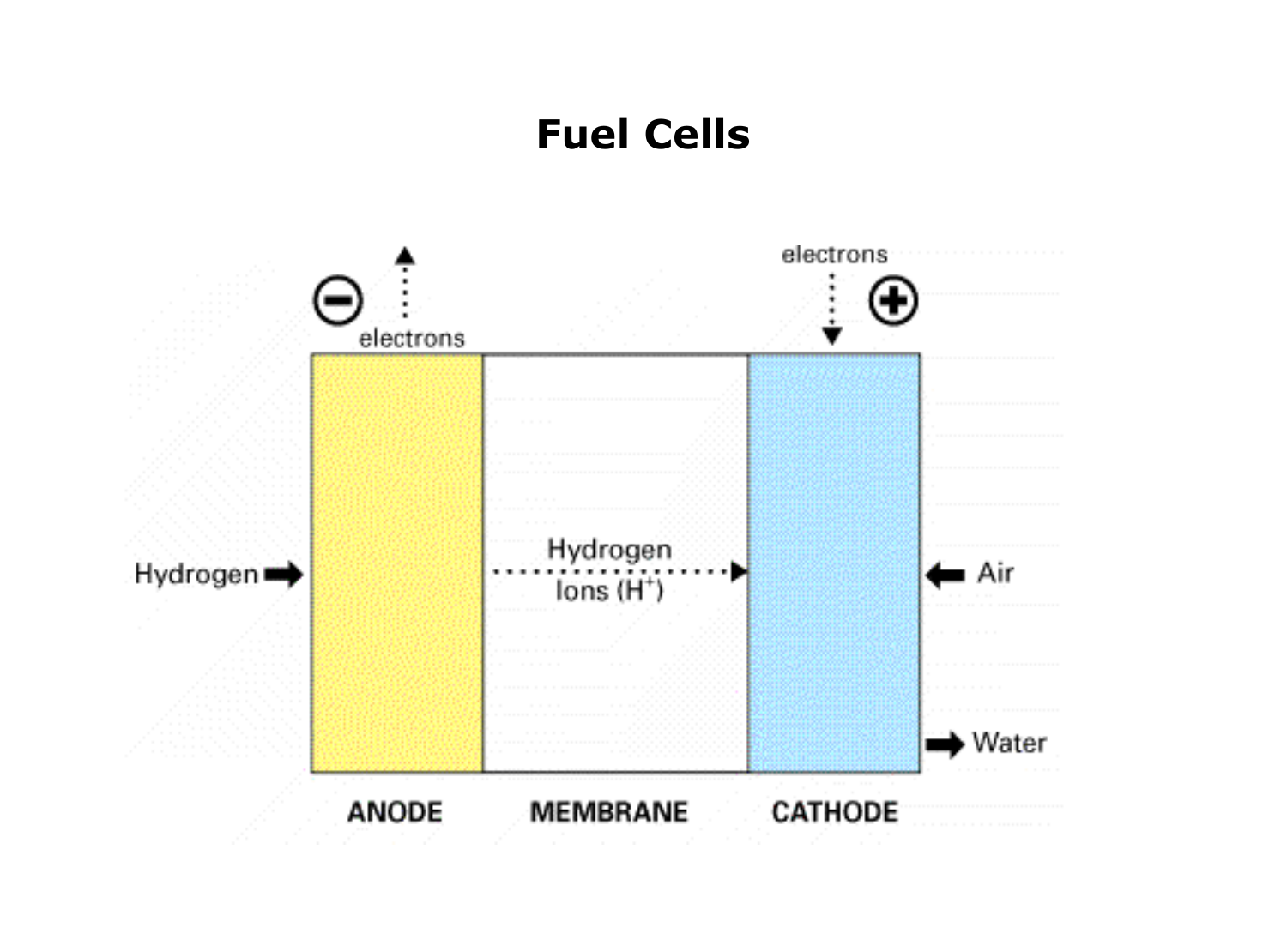# **Fuel Cells – Phosphoric Acid PAFC**

Phosphoric acid fuel cells (PAFC) operate at temperatures around 150 to 200 C.

As the name suggests, PAFCs use phosphoric acid as the electrolyte.

Positively charged hydrogen ions migrate through the electrolyte from the anode to the cathode.

Electrons generated at the anode travel through an external circuit, providing electric power along the way, and return to the cathode.

At the cathode the electrons, hydrogen ions and oxygen form water, which is expelled from the cell.

A platinum catalyst at the electrodes speeds the reactions.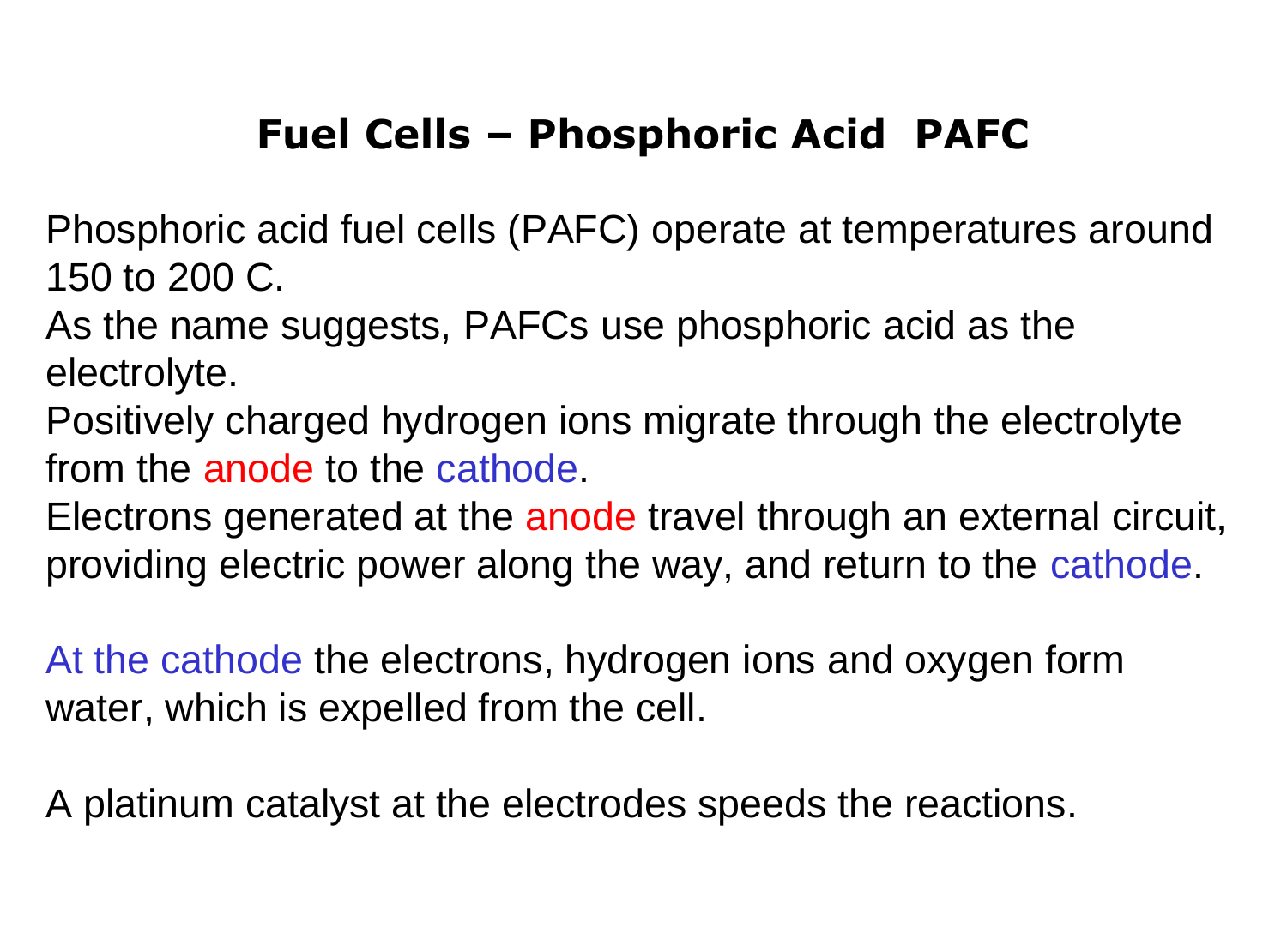# **Fuel Cells - Molten Carbonate MCFC**

- In a molten carbonate fuel cell (MCFC), carbonate salts are the electrolyte.
- Heated to 650C, the salts melt and conduct carbonate ions  $(CO<sub>3</sub>)$  from the cathode to the anode.
- At the anode, hydrogen reacts with the ions to produce water, carbon dioxide, and electrons.
- The electrons travel through an external circuit, providing electrical power along the way, and return to the cathode. There, oxygen from air and carbon dioxide recycled from the anode react with the electrons to form CO3 ions that replenish the electrolyte and transfer current through the fuel cell.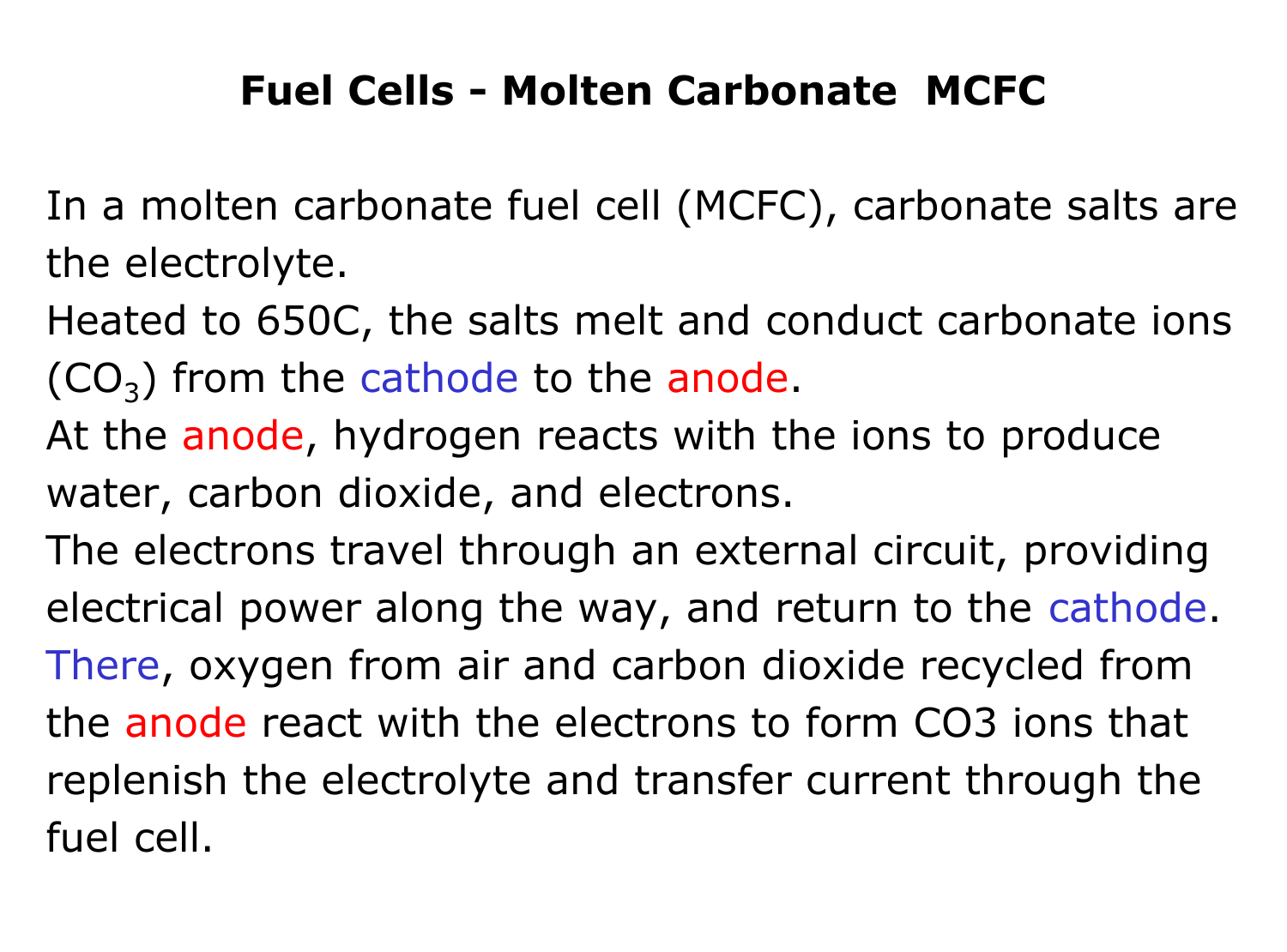# **Fuel Cells -Comparison**

| <b>Type</b>                        | <b>PEM</b>                      | <b>PAFC</b>           | <b>MCFC</b>                                | <b>SOFC</b>                          |
|------------------------------------|---------------------------------|-----------------------|--------------------------------------------|--------------------------------------|
| <b>Electrolyte</b>                 | Ion Exchange<br>Membrane        | Phosphoric Acid       | <b>Alkali Carbonates</b><br><b>Mixture</b> | <b>Yttria Stabilized</b><br>Zirconia |
| <b>Operating</b><br>Temp. °C       | 80                              | 200                   | 650                                        | 1,000                                |
| <b>Charge</b><br><b>Carrier</b>    | $H^+$                           | $H^+$                 | $CO3$ =                                    | $O=$                                 |
| <b>Electrolyte</b><br><b>State</b> | Solid                           | Immobilized<br>Liquid | Immobilized<br>Liquid                      | Solid                                |
| <b>Cell Hardware</b>               | Carbon or Metal<br><b>Based</b> | <b>Graphite Based</b> | <b>Stainless Steel</b>                     | Ceramic                              |
| <b>Catalyst</b>                    | Platinum                        | Platinum              | <b>Nickel</b>                              | Perovskites                          |
| <b>Cogeneration</b><br><b>Heat</b> | <b>None</b>                     | Low Quality           | <b>High</b>                                | High                                 |
| % Fuel Cell<br><b>Efficiency</b>   | $<$ 40                          | $40 - 45$             | $50 - 60$                                  | $50 - 60$                            |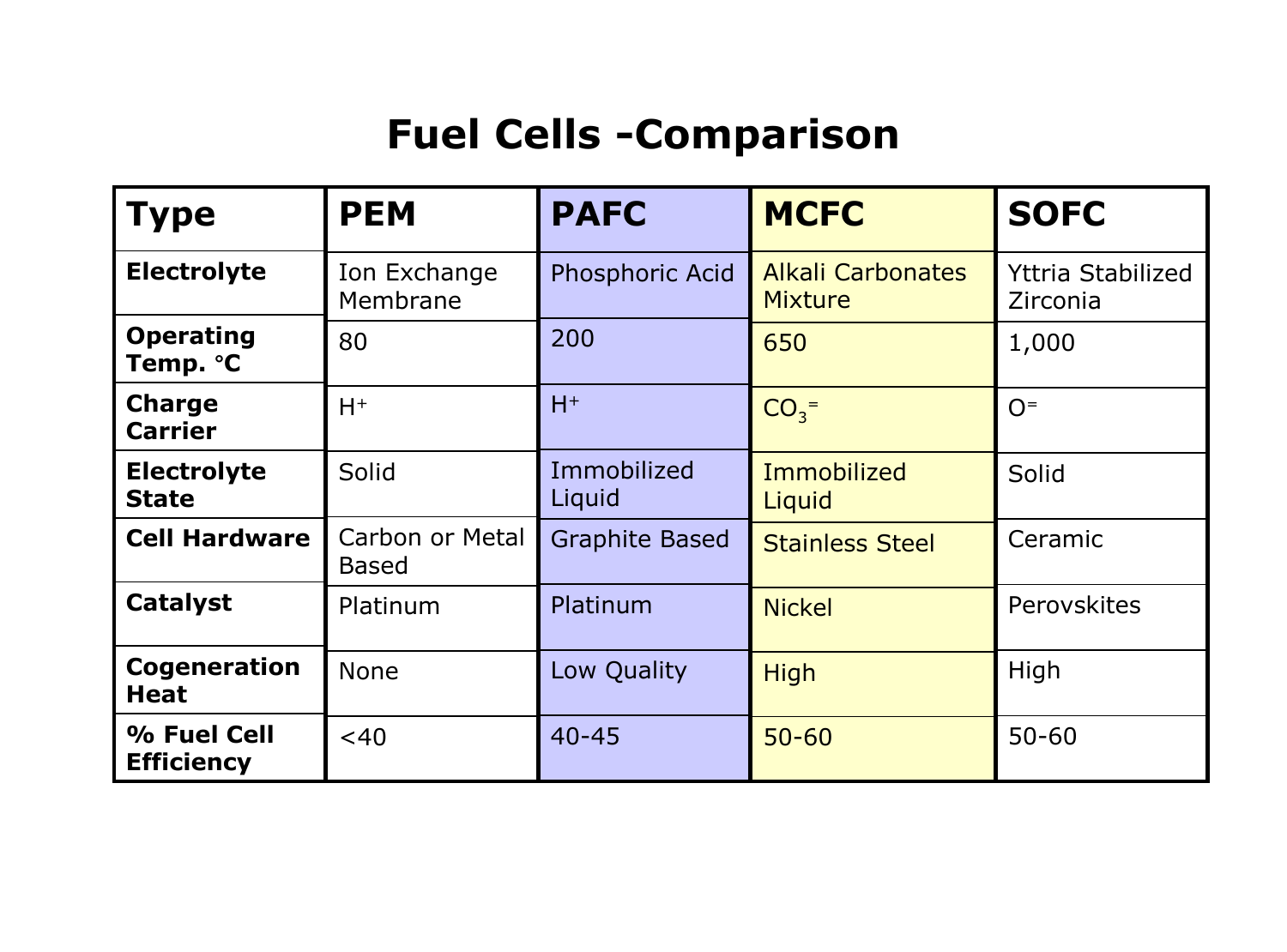# **Scope of the Paper**

A system consisting of a fuel cell integrated with wood gasification may offer a combination for delivering heat and electricity cleanly and efficiently, even at small scales, for an "isolated community" (IC) which could be an island, or simply where grid-supplied electricity is weak or nonexistent.

This system was **modelled** for two different types of fuel cell, the Molten Carbonate and the Phosphoric Acid.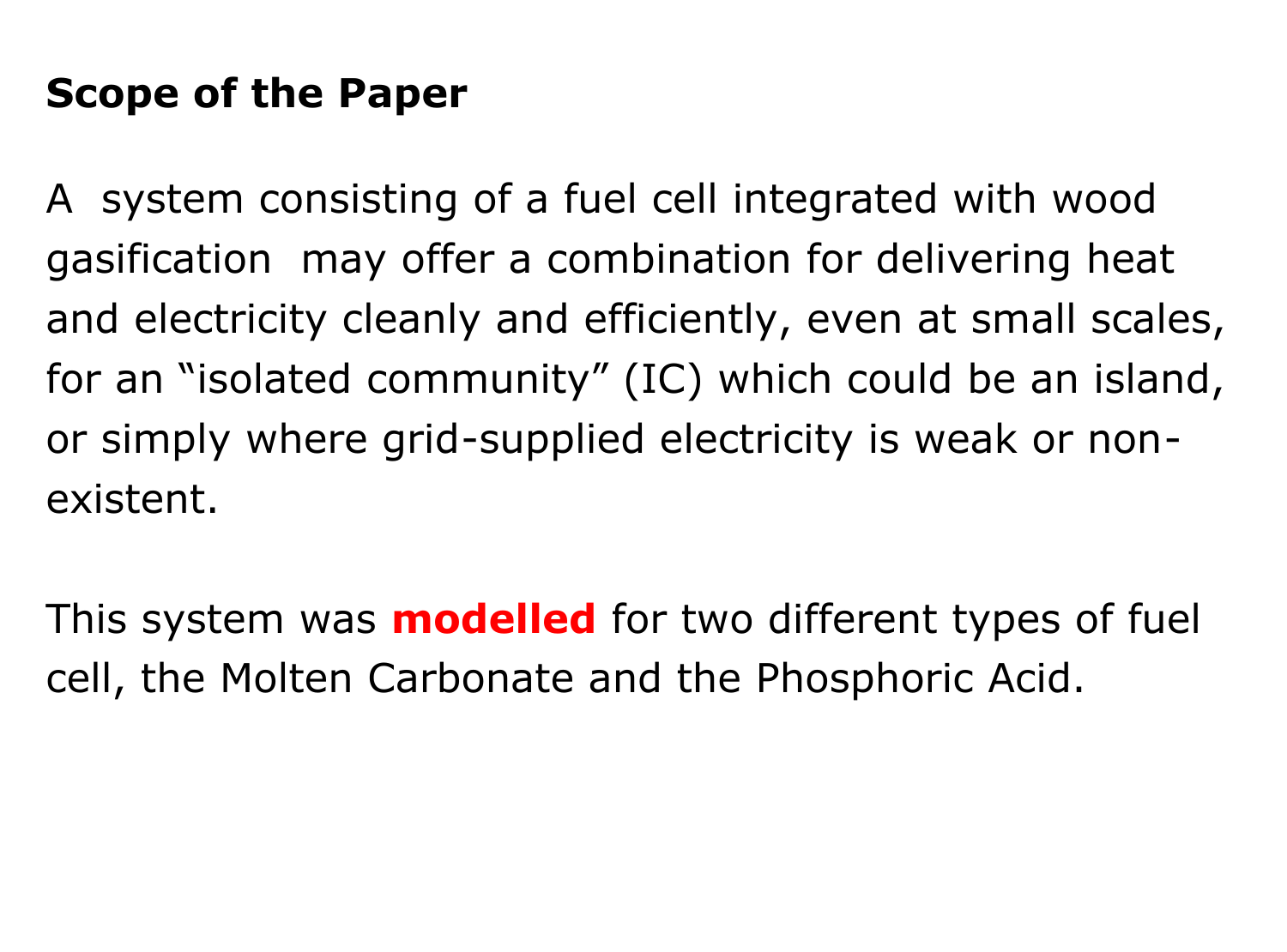### Energy Demand Profile for Isolated Community (200 people)



The "isolated community" (IC) could be on an island, or simply where grid-supplied electricity is weak or non-existent. The chosen IC has a peak demand of about 75 kW electricity and a maximum heat/electricity requirement of around 3:1, with an approximate availability of 40% .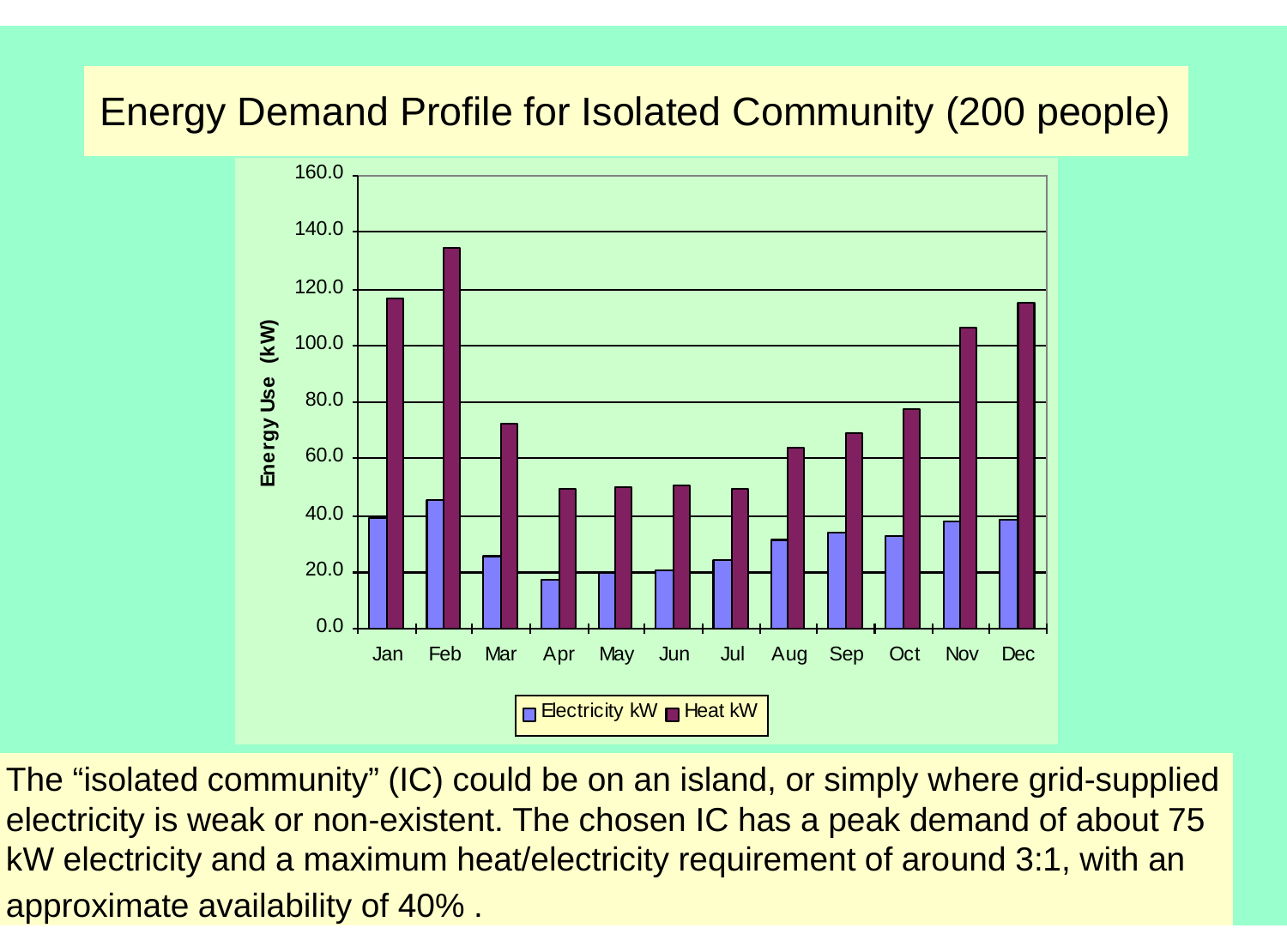## **Choice of Fuel Cells**

Two fuel cell types are considered here, the *phosphoric acid* fuel cell (PAFC) and the *molten carbonate* fuel cell (MCFC).

The PAFC can only tolerate 1-2% CO at the operating temperature of 200°C, so a "shifter" must be employed to convert the CO to hydrogen.

Steam is required for the shift reaction.

The MCFC operates at 650°C and uses both hydrogen and

CO in electricity production, so it does not require a shifter.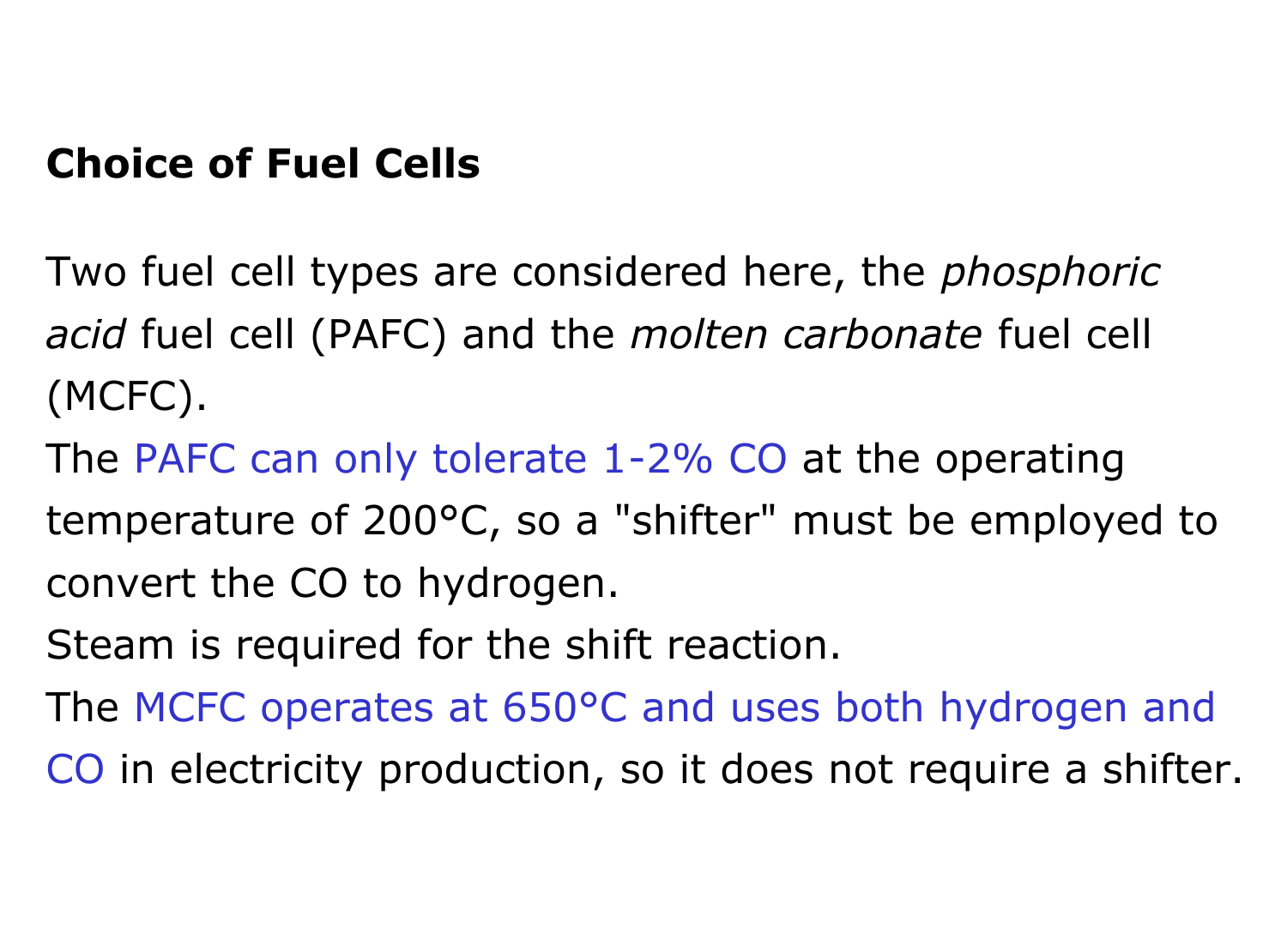# **Choice of Fuel Cells (II)**

Fuel cell systems have not been in use for a long time, so there is great uncertainty in their operating lifetimes and their capital costs.

This makes their economics even more uncertain.

For the systems assessed here, values of 5, 10 and 15 years for the fuel cell lifetime

and capital cost rates of £500, £750, £1000, £1500 and £2000/kWe for the fuel cell have been considered.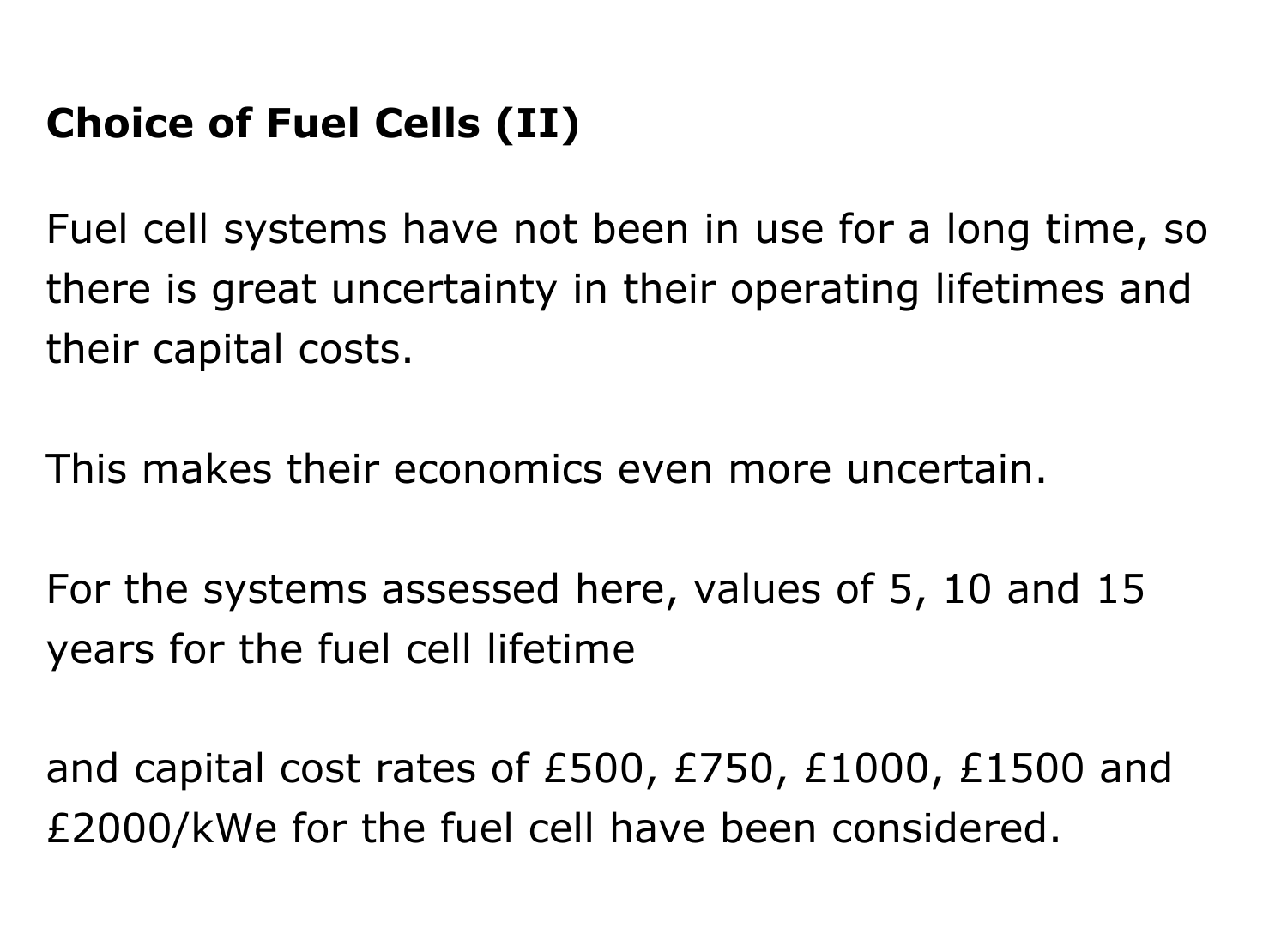# Table 1. Comparison of Gasifier Technologies

| <b>Gasifier Type</b>               | <b>LPO</b> | <b>HPO</b>     | <b>IND</b>     |  |  |
|------------------------------------|------------|----------------|----------------|--|--|
| <b>Pressure (bar)</b>              | 1.013      | 34.4           | 1.013          |  |  |
| <b>Temperature (°C)</b>            | 980        | 980            | 980            |  |  |
| <b>Dry Gas Production</b>          | 1,347.     | 1,065.8 1,027. |                |  |  |
| $(Nm^3/tonne)$                     | 5          |                | $\overline{2}$ |  |  |
| <b>Dry Gas Composition (mol %)</b> |            |                |                |  |  |
| H <sub>2</sub>                     | 36.2       | 30.9           | 30.6           |  |  |
| <b>CO</b>                          | 44.4       | 19.8           | 41.2           |  |  |
| CO <sub>2</sub>                    | 19.1       | 36.2           | 10.9           |  |  |
| CH <sub>4</sub>                    | 0.3        | 13.1           | 14.0           |  |  |
| C <sub>2</sub>                     |            |                | 3.3            |  |  |
| H <sub>2</sub> /CO                 | 0.82       | 1.56           | 0.74           |  |  |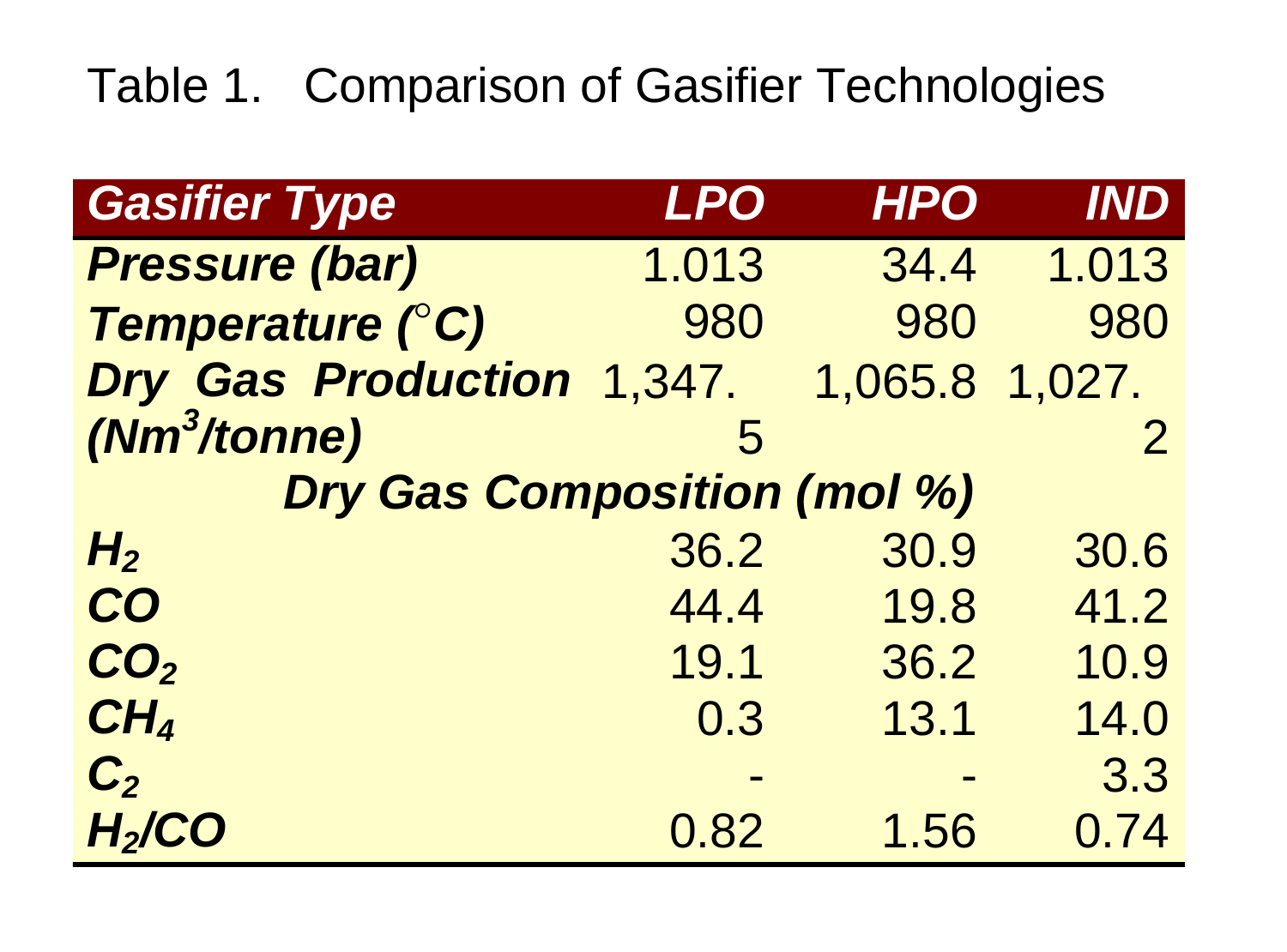## **Choice of Gasifier**

A range of gasification technologies was examined.

### The **LPO gasifier is chosen since it gives a gas low in methane. This means that no reformer is necessary**.

Oxygen separation adds an additional expense to the system, but the gas produced from the gasifier will not be diluted with atmospheric nitrogen, and hence the rest of the gas-handling equipment can be of a smaller scale (and less expensive) than that associated with air-blown gasifiers.

A system comprising a low-pressure oxygen (LPO) wood gasifier, a wood drying stage, cold gas cleaning and a fuel cell and giving approximately 75-80 kWe output is proposed.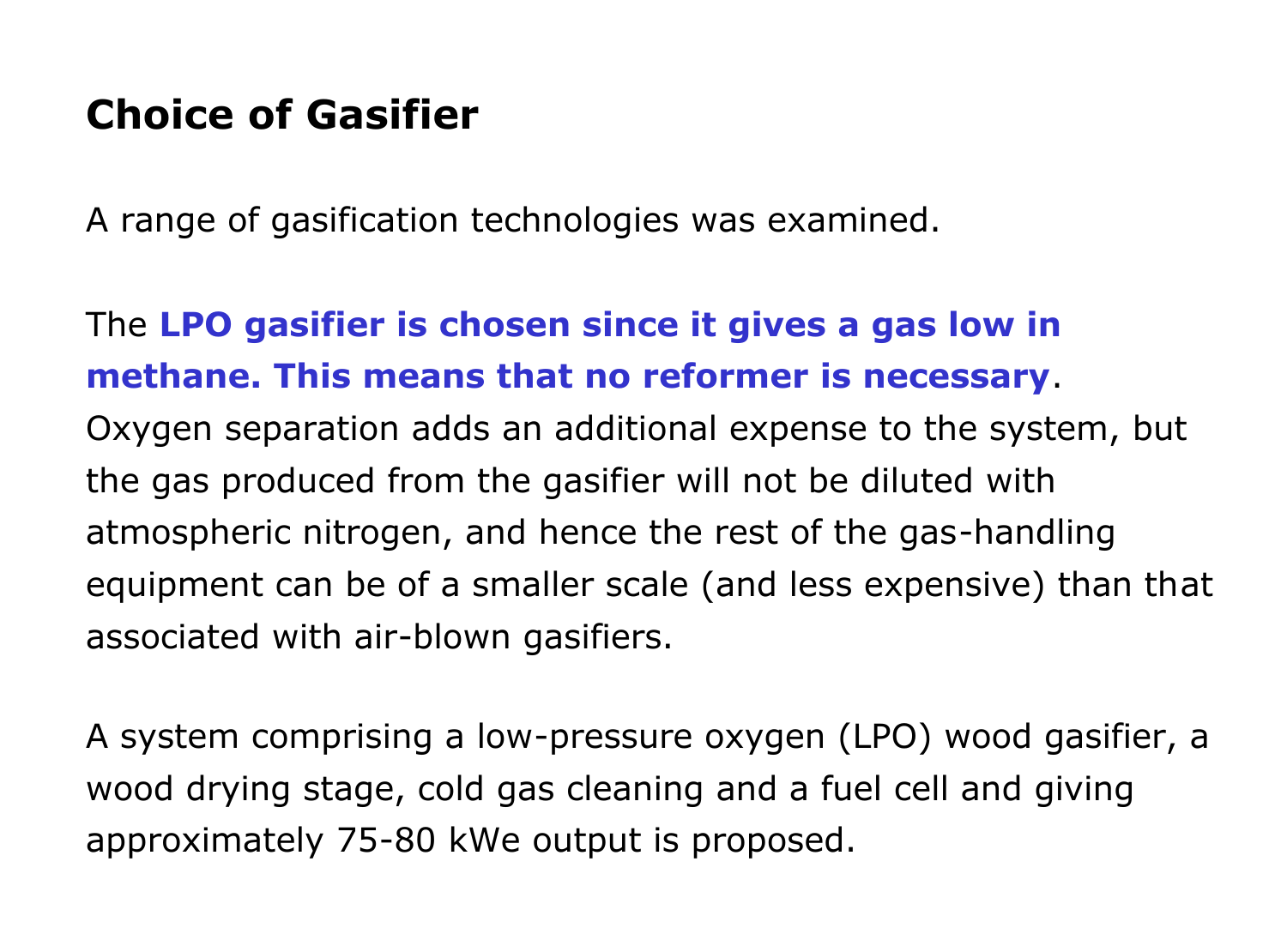#### Integrated Wood LPO Gasification - Phosphoric Acid Fuel Cell System (Has Shifter, but no reformer)

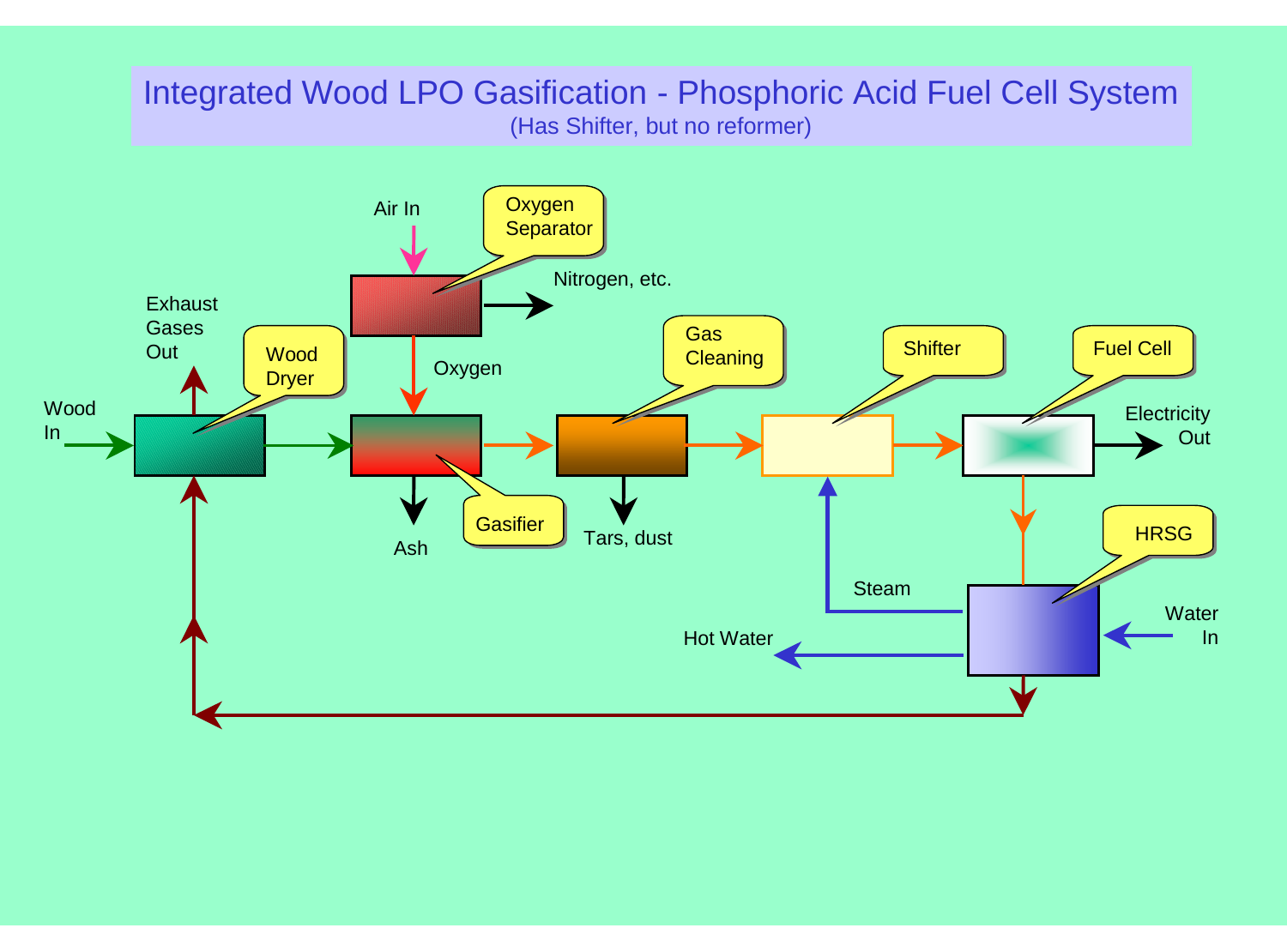### **PAFC in the system**

An oxygen-separation plant extracts oxygen from air to supply the gasifier. Steam is raised using some of the waste heat from the fuel cell and is added at 175°C to the gas leaving the gasifier. The gas/steam mixture transfers heat to the air used by the fuel cell (and provides some hot water at 85°C) before entering the Shifter. The shifted gas is cooled, cleaned in a conventional scrubber and fed to the fuel cell. The PAFC operates at 200°C for the PAFC, with the waste heat providing steam and hot water (85°C) for possible CHP applications.

The system is scaled so that this results in a net ac output of approximately 100 kWe from the fuel cell and around 75 kWe from the whole system.

#### **MCFC in the system**

The MCFC operates at 650°C instead of 200°C for the PAFC. Some higher-grade waste heat will be available from a system operating at such a high temperature, which means it could generate steam for other processes or to drive a steam turbine.

Secondly, the conversion efficiency of the MCFC is taken to be 55% compared to 40% for the PAFC, so more of the energy of the wood gas can be converted into electricity.

Finally, the MCFC can use carbon monoxide as well as hydrogen to produce electricity, so **no Shifter** is required in this system.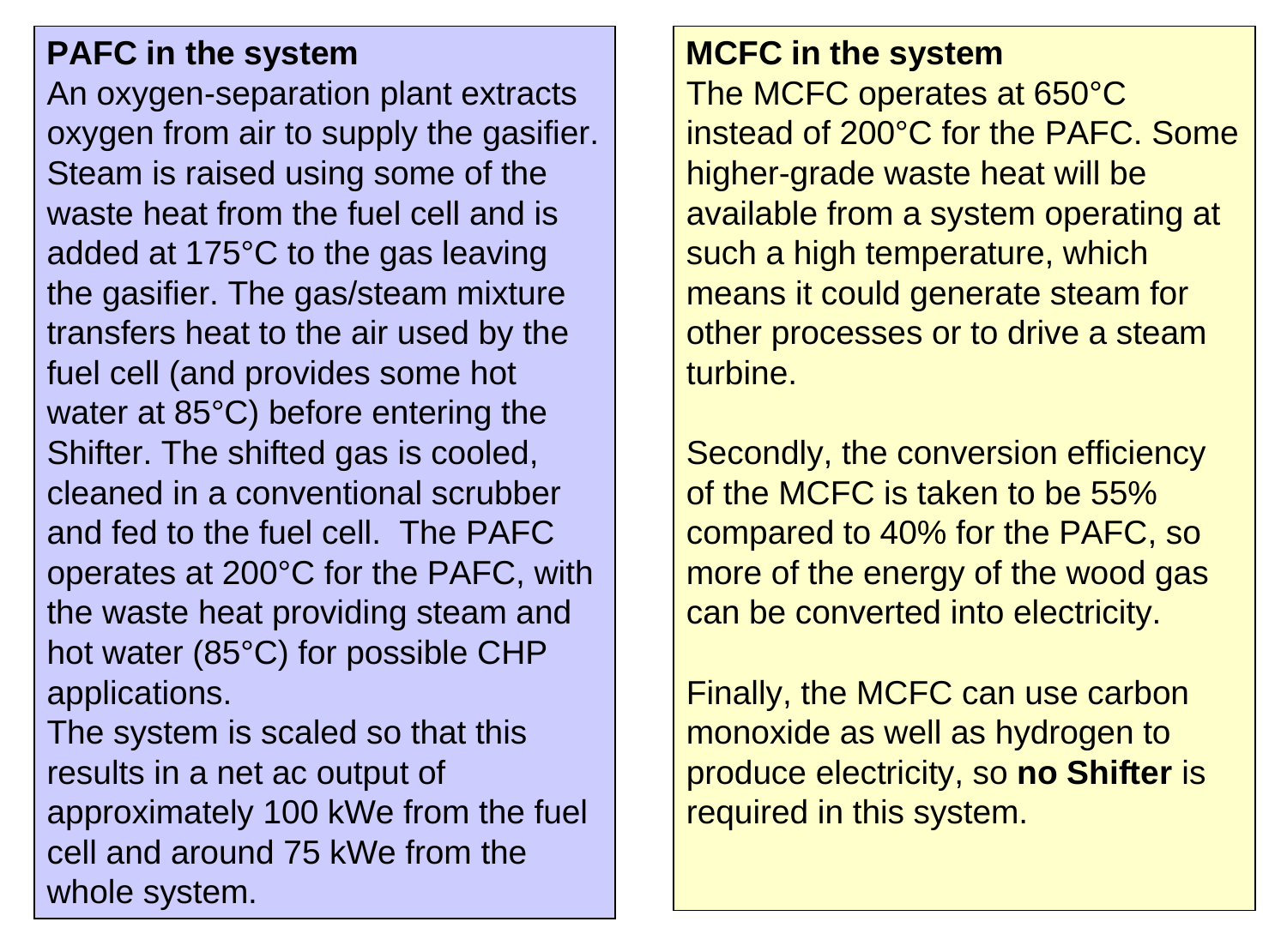#### Integrated Wood LPO Gasification - Molten Carbonate Fuel Cell System (Has no Reformer or Shifter)

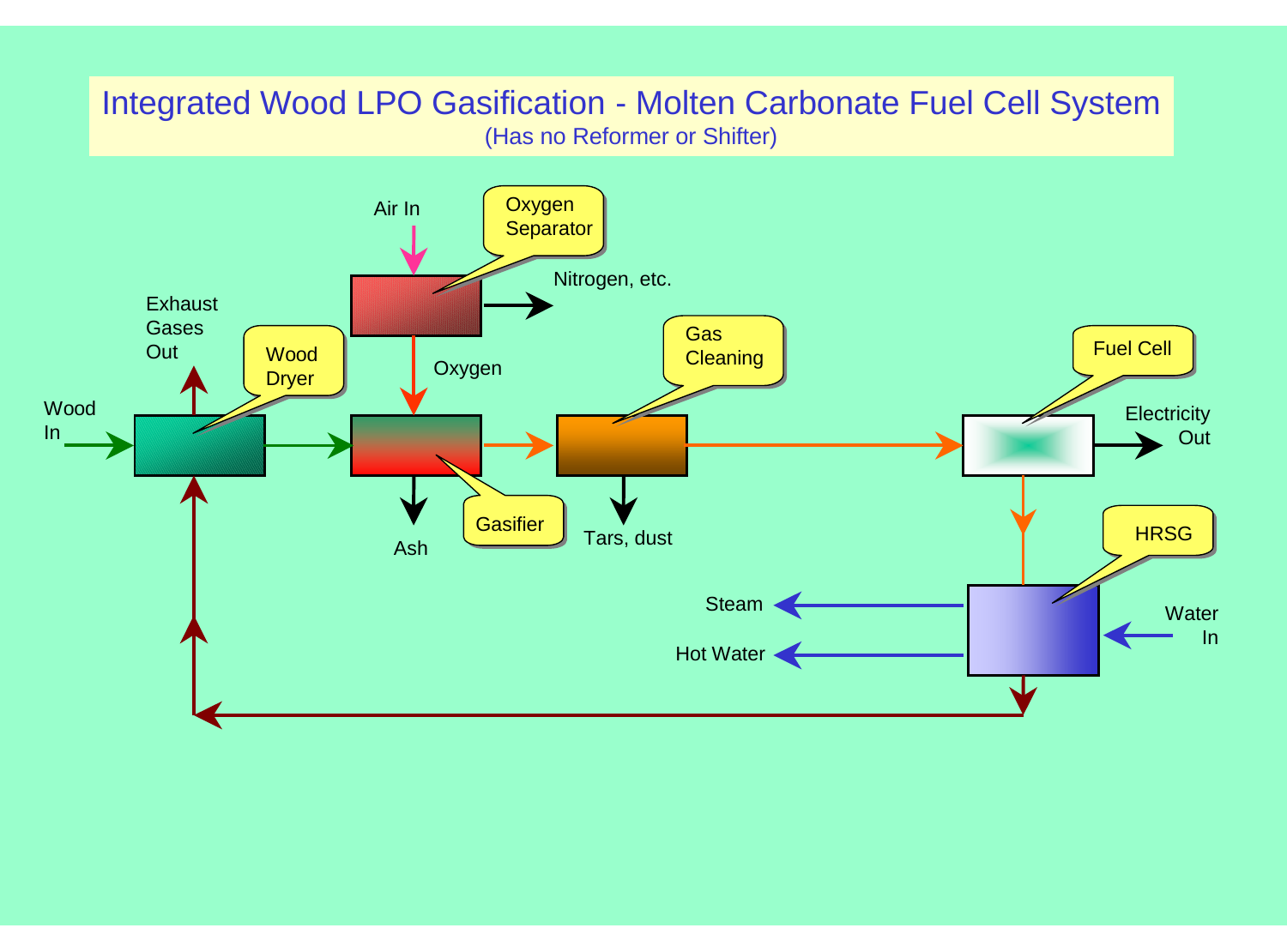### **System using the PAFC**

The net electrical output was found to be 74.5 kW and the hot water output is 249.3 kW, which comply with the maximum power and the maximum heat/electricity ratio requirements for this isolated community.

The LHV electrical efficiency was found to be 15.4% and the overall LHV energy efficiency 66.6%. While these efficiencies are low, they are comparable with most other biomass-fed power plants of similar size.

Carbon dioxide emissions were found to be 2,432 g/kWh. This level of CO2 emissions is high, due to the low efficiency of the system, but can in fact be considered to be nullified due to reabsorption by growing trees in the sustainably-maintained forest.

There are no other significant emissions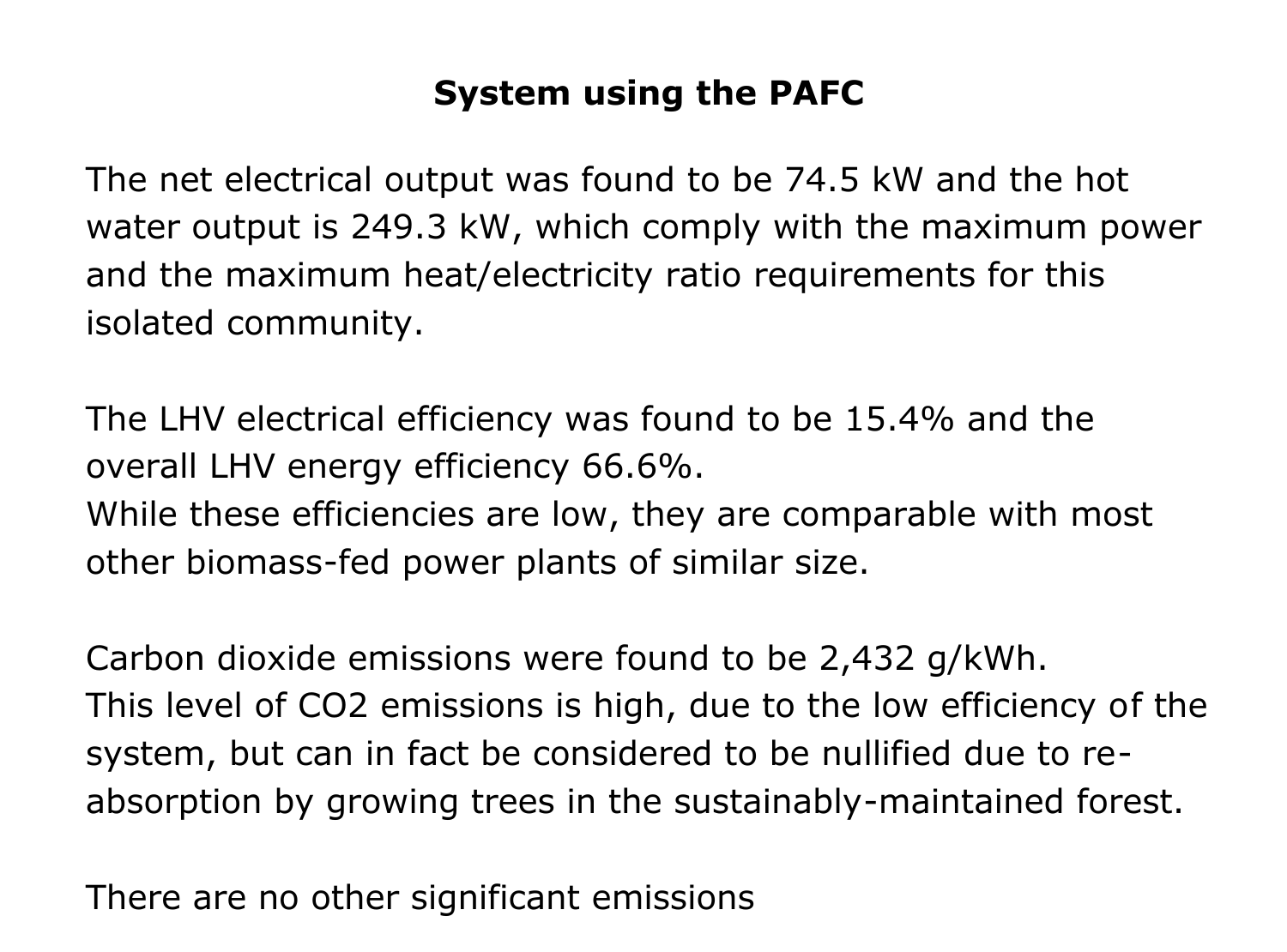# **System using the MCFC**

The net electrical output was found to be 80.2 kWe, and the waste heat output was 107.2 kW.

An LHV electrical efficiency of 26.8% (HHV  $\eta$  = 24.9%) and an overall LHV energy efficiency of 62.6% (HHV  $\eta = 58.2\%$ ) was achieved.

Carbon dioxide emissions were found to be high (1,422 g/kWh), lower than for the system with the PAFC.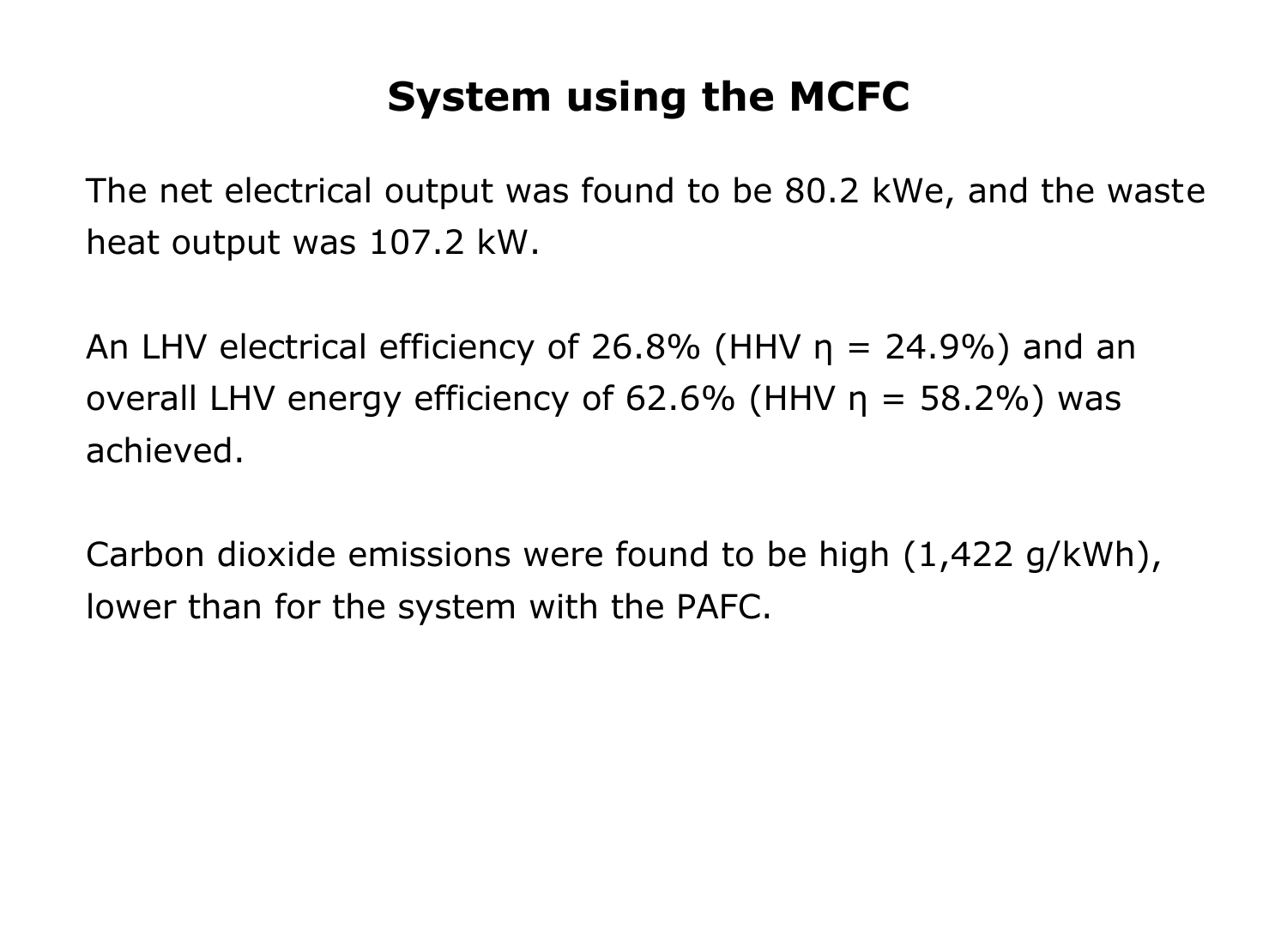### Table 2 Comparison of wood-fired MCFC and PAFC systems for Isolated Community

| <b>Fuel Cell Type</b>                     | <b>PAFC</b> | <b>MCFC</b> |
|-------------------------------------------|-------------|-------------|
| <b>Reformer</b>                           | <b>None</b> | <b>None</b> |
| <b>Shifter</b>                            | Yes         | <b>No</b>   |
| <b>FC Operating Temperature (°C)</b>      | 200         | 650         |
| <b>Wood Input (daf Tonnes/day)</b>        | 2.4         | 1.5         |
| <b>Thermal Input (kW, LHV)</b>            | 486         | 299         |
| <b>Net Electrical Output (kWe)</b>        | 74.5        | 80.2        |
| <b>Waste Heat Available (kW)</b>          | 249         | 107         |
| <b>Electrical Efficiency (LHV, %)</b>     | 15.4        | 26.8        |
| <b>Overall Energy Efficiency (LHV, %)</b> | 66.6        | 62.6        |
| <b>CO<sub>2</sub></b> emissions (g/kWh)   | 2,432       | 1,422       |
| <b>System Capital Costs (£k)</b>          | 363         | 297         |
| <b>Specific Investment (£/ kWe)</b>       | 4,870       | 3,990       |
| <b>COE (p/ kWh) [electricity only]</b>    | 27.1        | 20.0        |
| <b>COE (p/ kWh) [CHP]</b>                 | 24.8        | 19.0        |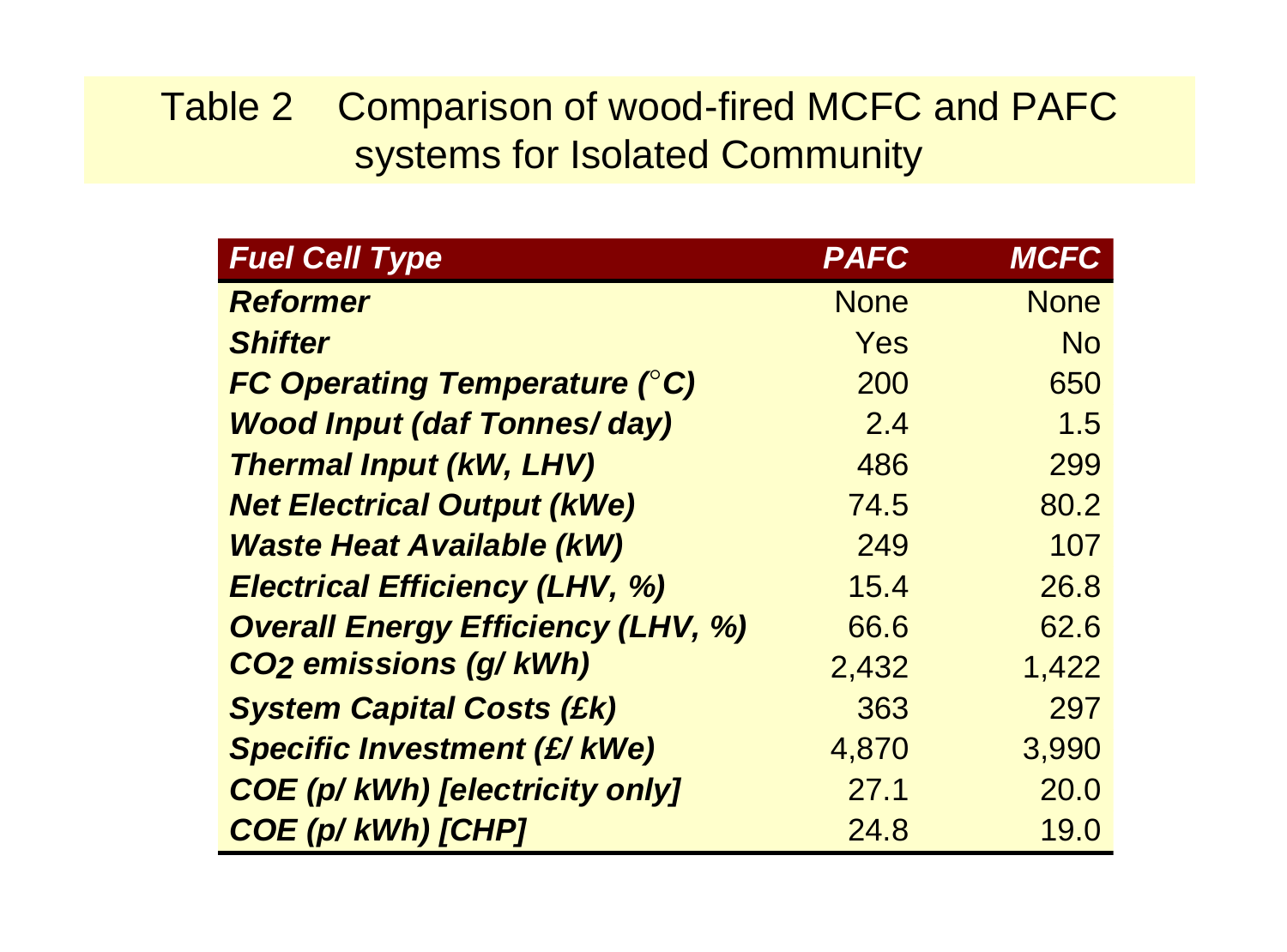### **Economic Analysis**

Problems often occur when making an economic analysis of a system containing novel technology.

Novel equipment may only exist at the design or development stage, at a different size (usually at a much smaller scale) than that required, or costs can vary after several examples of the item have been manufactured or when it has been massproduced.

In addition, the longevity of the equipment may not be known if it is in the early stages of development or testing.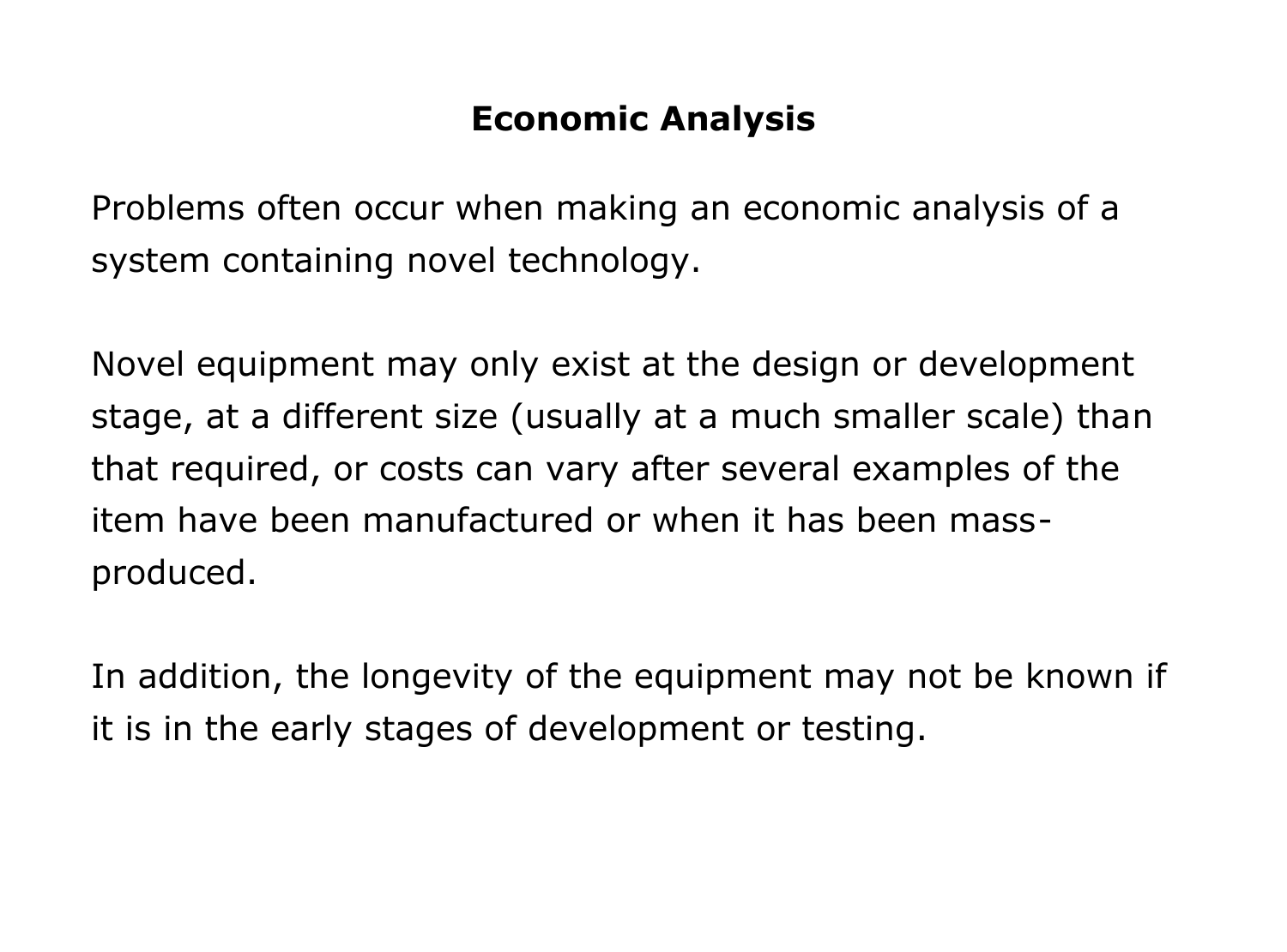### **Economic Analysis (II)**

The capital cost of the downdraft gasifier is obtained by scaling the values taken from supplier's lists .

The system availability was taken as 40%.

The total specific investment (SI) for the system depends on the values assumed for the lifetime of the fuel cell and its installed system cost.

The SI was found to range from £4,010/kWe (£3,130 for the MCFC) for a lifetime of 15 years, Interest Rate of 7.5% and an installed fuel cell cost of £500/kWe, to £10,930/kWe (£10,050 for MCFC) for a lifetime of 5 years, interest rate of 7.5% and an installed fuel cell cost of £2,000/kWe).

COE ranged from 22.9 (16.1) p/kWh to 56.5 (47.3) p/kWh for the PAFC system.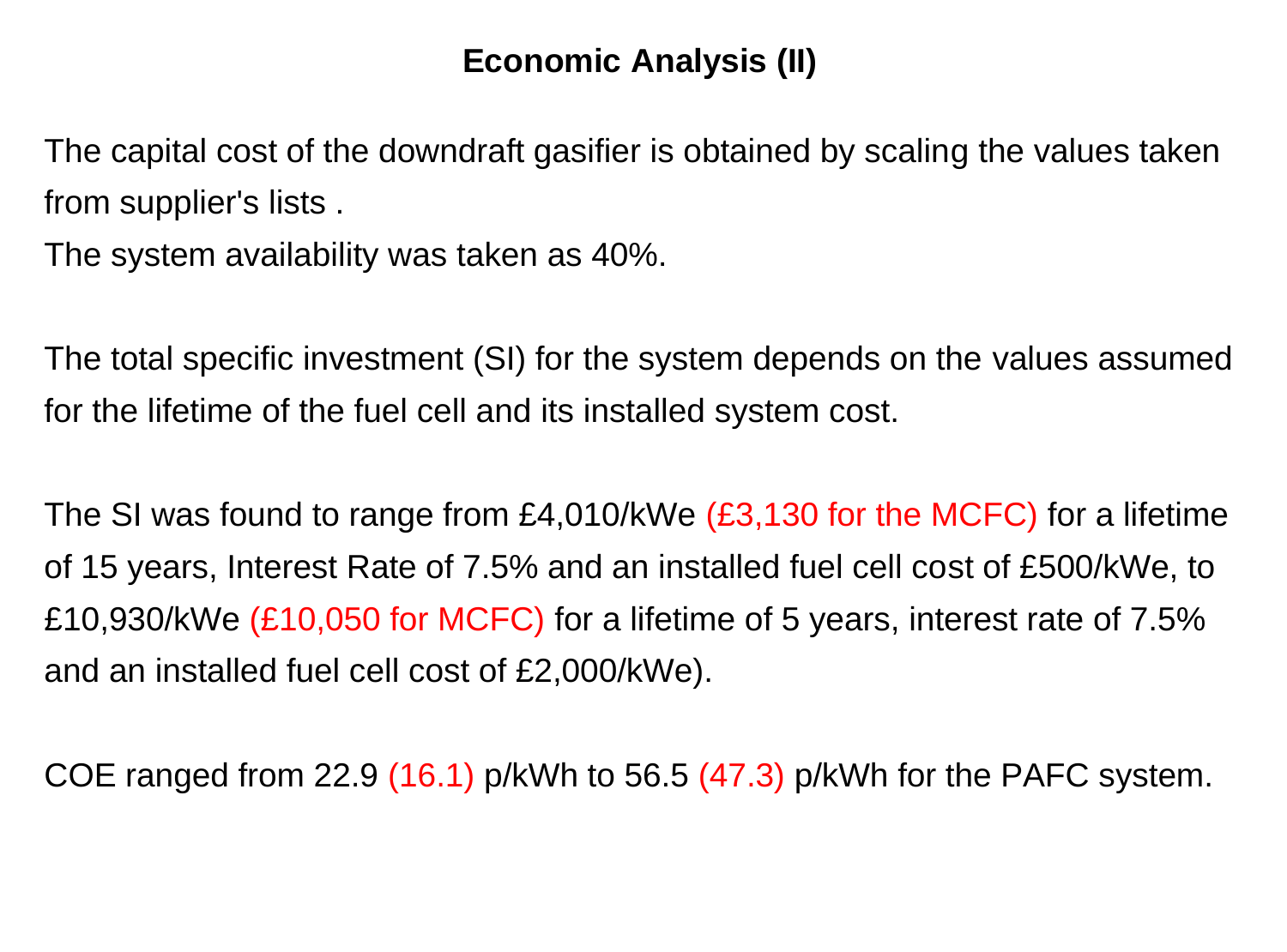### Variation of COE with Installed Fuel Cell Cost for various Fuel Cell Lifetimes. PAFC in System



5 years  $-$  10 years  $-$  15 years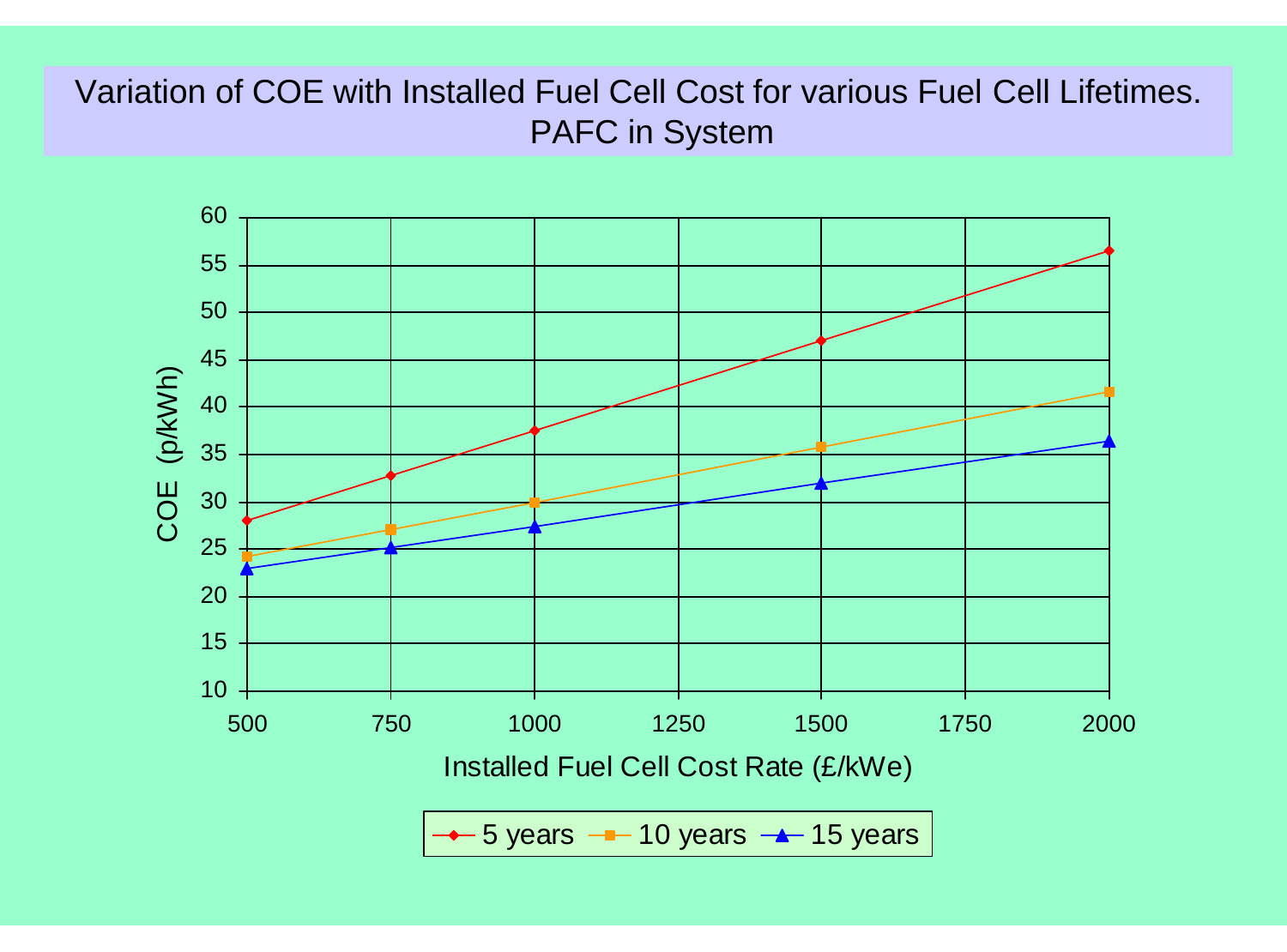### Percentage Change from Base Case for the PAFC System

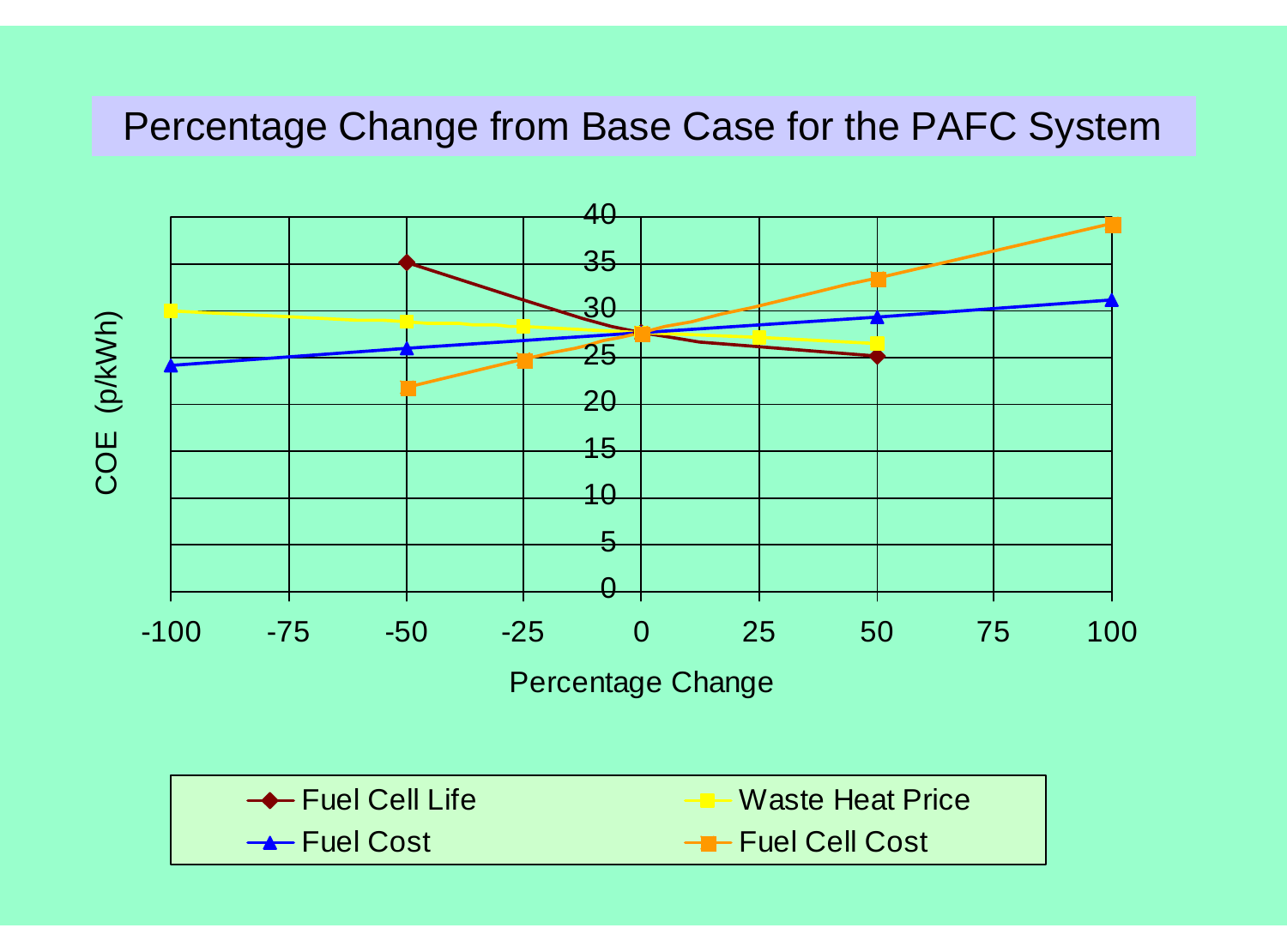### Variation of COE with Installed Fuel Cell Cost for various Fuel Cell Lifetimes. MCFC in System

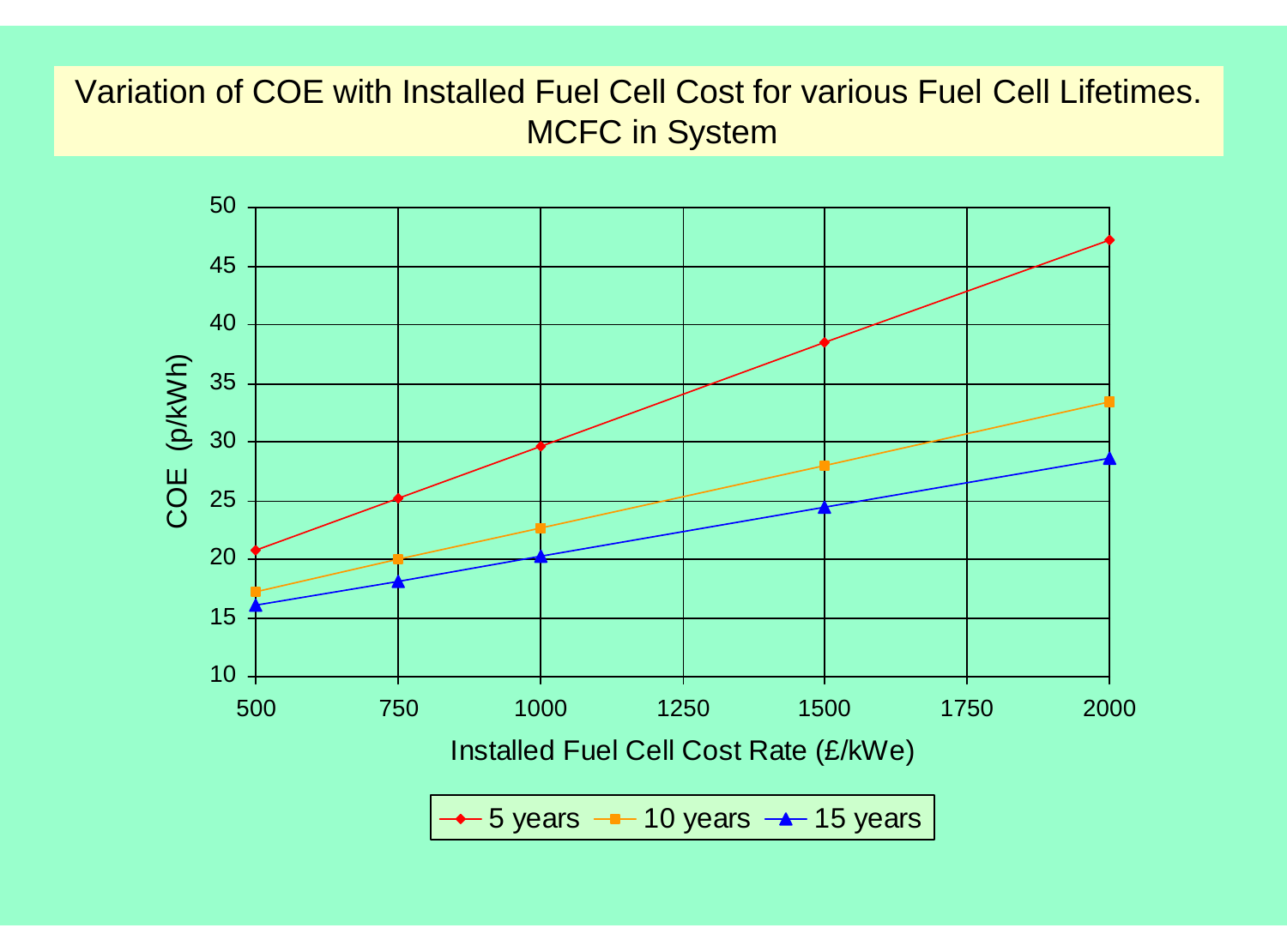### Percentage Change from Base Case for the MCFC System

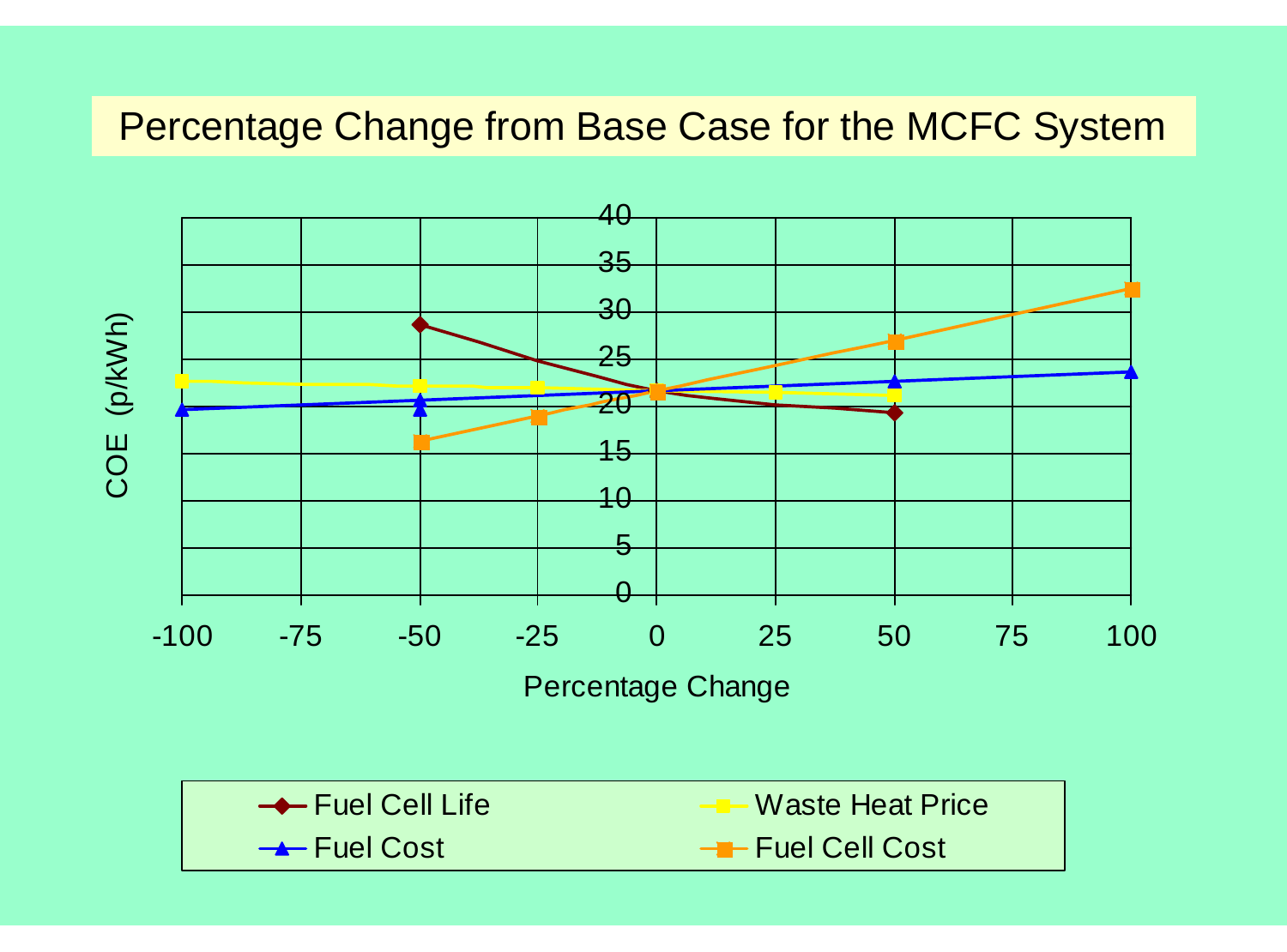# **CONCLUSIONS**

Wood can be gasified to provide a gas suitable for use in a Phosphoric Acid or Molten Carbonate Fuel Cell to generate electricity and recoverable waste heat.

If the wood is grown in a sustainable fashion, there are negligible net emissions of carbon dioxide.

The wood-fired MCFC can be seen to generate electricity much more efficiently than the wood-fired PAFC.

Consequently, for the same electrical output, the MCFC system would be smaller than the PAFC system, use less fuel, emit less carbon dioxide and waste less energy from the fuel (and produce less waste heat).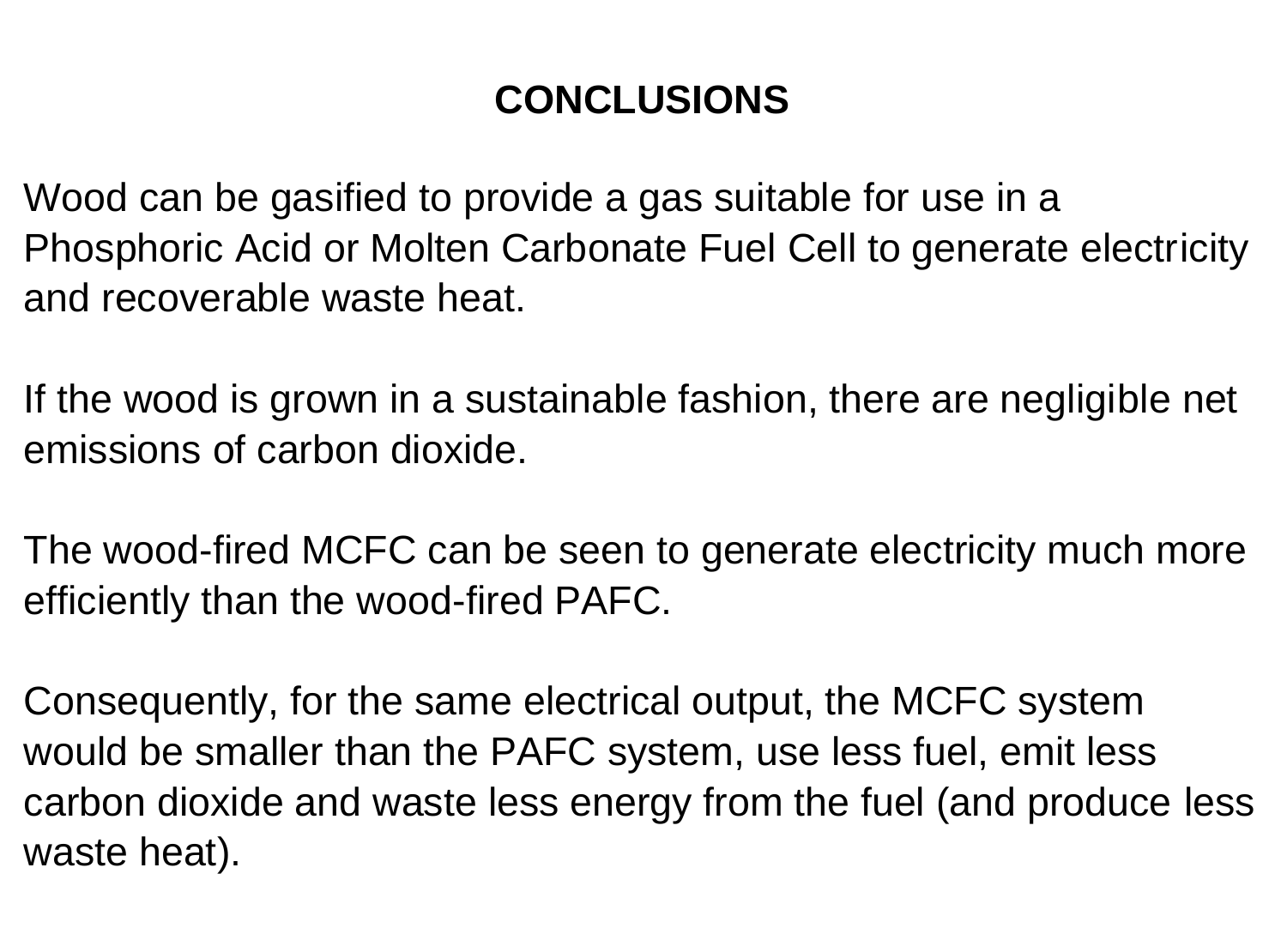# **CONCLUSIONS (II)**

The wood-fired MCFC system is therefore technically and environmentally superior to the wood-fired PAFC system.

The PAFC system can only be preferred where the supply of recoverable waste heat (at low temperatures) is more important than the supply of electricity or high grade waste heat.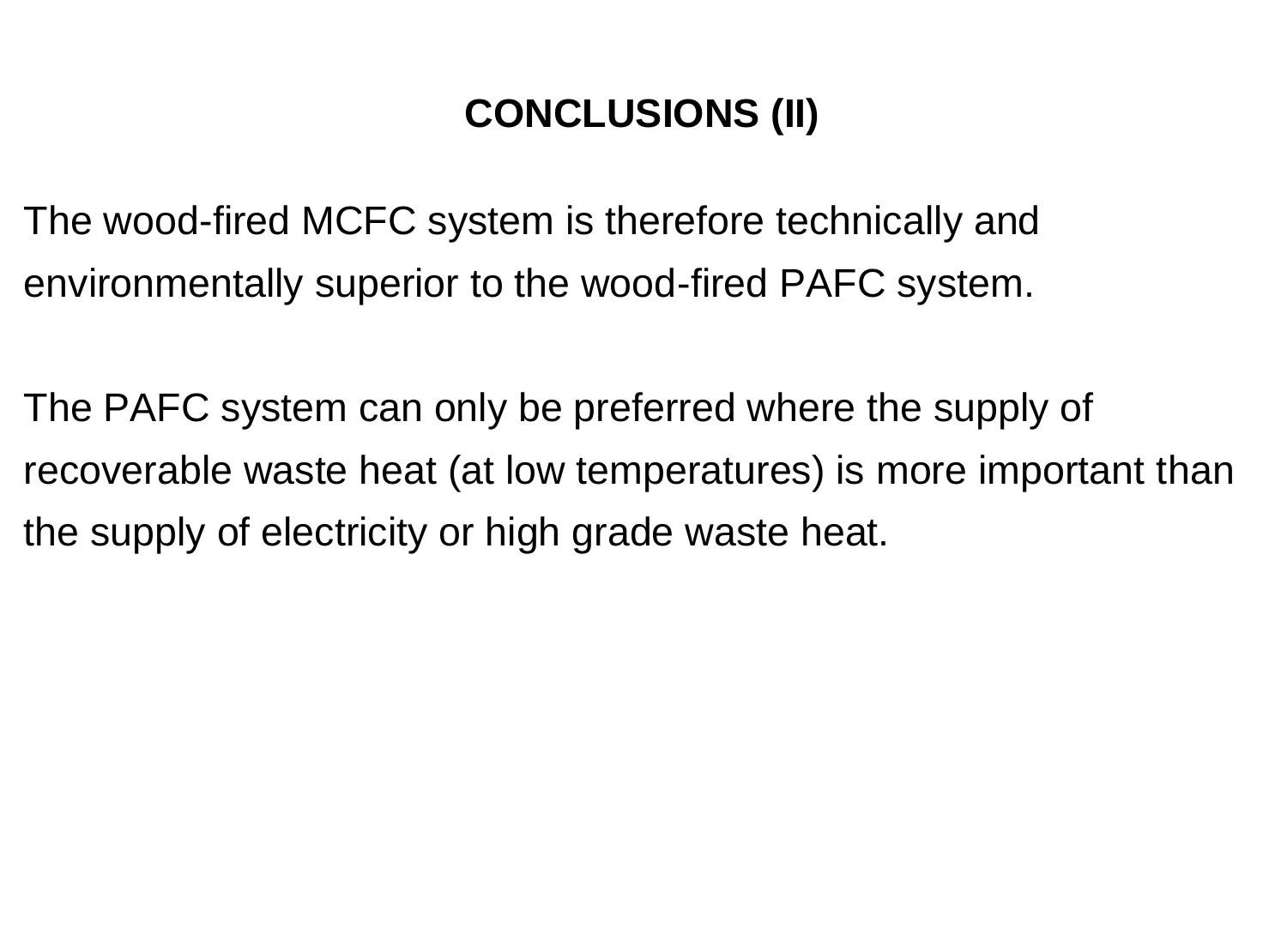### **WOOD-FIRED PAFC AND MCFC SYSTEMS FOR AN ISOLATED COMMUNITY**

This power plant ought to provide all the heat and electricity for a small, isolated community.

It was scaled to provide around 80 kWe to meet the peak electrical demand. Peak heat output should be about three times that of the electricity generated.

The system using the PAFC complies with this requirement, whereas the system with the MCFC provides only about 25% more heat than electricity.